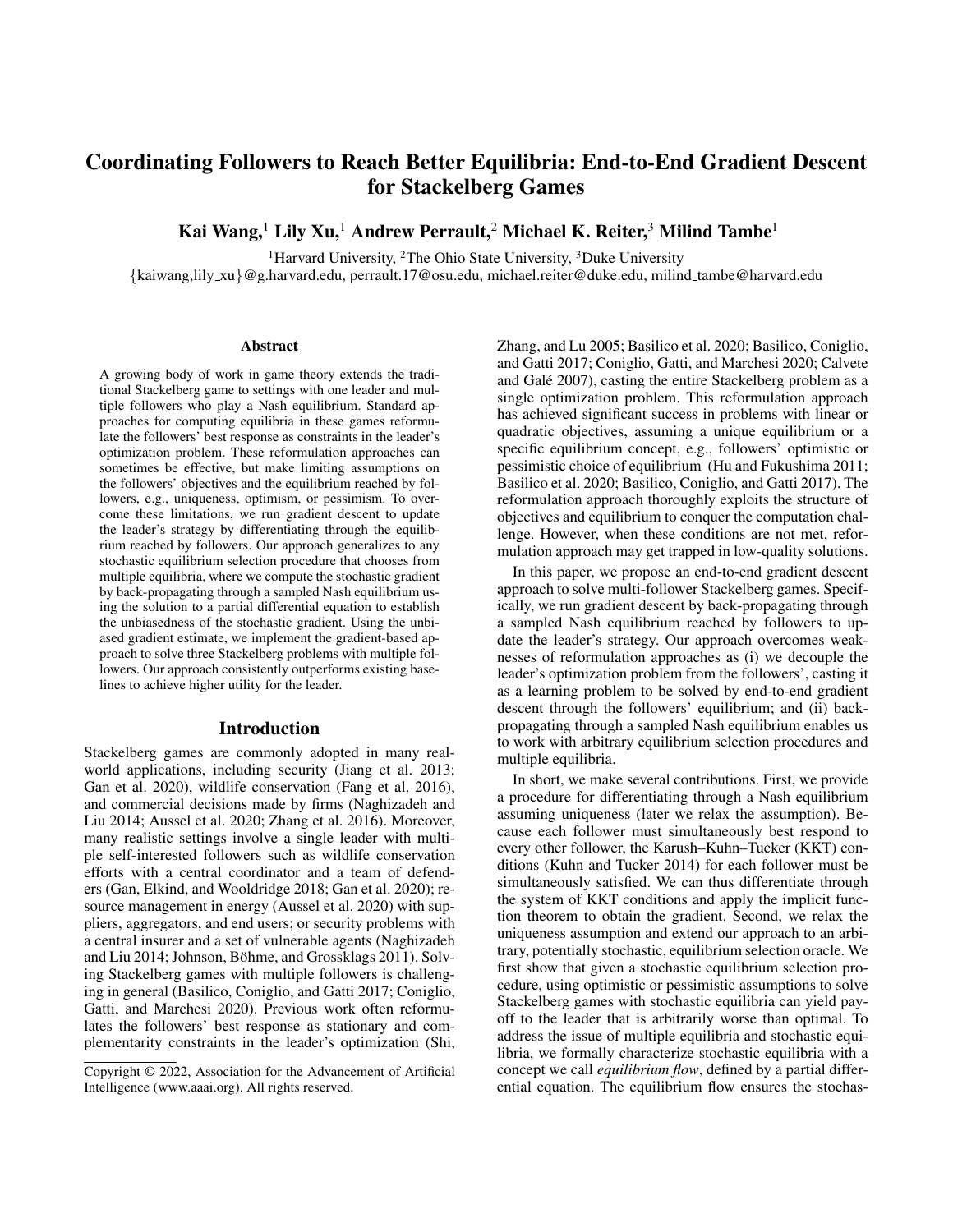tic gradient computed from the sampled Nash equilibrium is unbiased, allowing us to run stochastic gradient descent to differentiate through the stochastic equilibrium. We also discuss how to compute the equilibrium flow either from KKT conditions under certain sufficient conditions or by solving the partial differential equation. This paper is the first to guarantee that the gradient computed from an arbitrary stochastic equilibrium sampled from multiple equilibria is a differentiable, unbiased sample. Third, to address the challenge that the feasibility of the leader's strategy may depend on the equilibrium reached by the followers (e.g., when a subsidy paid to the followers is conditional on their actions as in (Rotemberg 2019; Mortensen and Pissarides 2001)), we use an augmented Lagrangian method to convert the constrained optimization problem into an unconstrained one. The Lagrangian method combined with our unbiased Nash equilibrium gradient estimate enables us to run stochastic gradient descent to optimize the leader's payoff while also satisfying the equilibrium-dependent constraints.

We conduct experiments to evaluate our approach in three different multi-follower Stackelberg games: normal-form games with a leader offering subsidies to followers, Stackelberg security games with a planner coordinating multiple defenders, and cyber insurance games with an insurer and multiple customers. Across all three examples, the leader's strategy space is constrained by a budget constraint that depends on the equilibrium reached by the followers. Our gradient-based method provides a significantly higher payoff to the leader evaluated at equilibrium, compared to existing approaches which fail to optimize the leader's utility and often produce large constraint violations. These results, combined with our theoretical contributions, demonstrate the strength of our end-to-end gradient descent algorithm in solving Stackelberg games with multiple followers.

#### Related Work

Stackelberg models with multiple followers Multifollower Stackelberg problems have received a lot of attention in domains with a hierarchical leader-follower structure (Nakamura 2015; Zhang et al. 2016; Liu 1998; Solis, Clempner, and Poznyak 2016; Sinha et al. 2014). Although single-follower normal-form Stackelberg games can be solved in polynomial time (Korzhyk, Conitzer, and Parr 2010; Blum et al. 2019), the problem becomes NP-hard when multiple followers are present, even when the equilibrium is assumed to be either optimistic or pessimistic (Basilico et al. 2020; Coniglio, Gatti, and Marchesi 2020). Existing approaches (Basilico et al. 2020; Aussel et al. 2020) primarily leverage the leader-follower structure in a bilevel optimization formulation (Colson, Marcotte, and Savard 2007), which can be solved by reformulating the followers' best response into non-convex stationary and complementarity constraints in the leader's optimization problem (Sinha, Soun, and Deb 2019). Various optimization techniques, including branch-and-bound (Coniglio, Gatti, and Marchesi 2020) and mixed-integer programs (Basilico et al. 2020), are adopted to solve the reformulated problems. However, these reformulation approaches highly rely on well-behaved problem structure, which may encounter large mixed integer

non-linear programs when the followers have non-quadratic objectives. Additionally, these approaches mostly assume uniqueness of equilibrium or a specific equilibrium concept, e.g., optimistic or pessimistic, which may not be feasible (Gan, Elkind, and Wooldridge 2018). Previous work on the stochastic equilibrium drawn from multiple equilibria in Stackelberg problems (Lina and Jacqueline 1996) mainly focuses on the existence of an optimal solution, while our work focuses on actually solving the Stackelberg problems to identify the best action for the leader.

In contrast, our approach solves the Stackelberg problem by differentiating through the equilibrium reached by followers to run gradient descent in the leader's problem. Our approach also applies to any stochastic equilibrium drawn from multiple equilibria by establishing the unbiasedness of the gradient computed from a sampled equilibrium using a partial differential equation.

Differentiable optimization When there is only a single follower optimizing his utility function, differentiating through a Nash equilibrium reduces to the framework of differentiable optimization (Pirnay, López-Negrete, and Biegler 2012; Amos and Kolter 2017; Agrawal et al. 2019; Bai, Kolter, and Koltun 2019). When there are two followers with conflicting objectives (zero-sum), differentiating through a Nash equilibrium reduces to a differentiable minimax formulation (Ling, Fang, and Kolter 2018, 2019). Lastly, when there are multiple followers, Li et al. (2020) follow the sensitivity analysis and variational inequalities (VIs) literature (Mertikopoulos and Zhou 2019; Ui 2016; Dafermos 1988; Parise and Ozdaglar 2019) to express a unique Nash equilibrium as a fixed-point to the projection operator in VIs to differentiate through the equilibrium. Li et al. (2021) further extend the same approach to structured hierarchical games. Nonetheless, these approaches rely on the uniqueness of Nash equilibrium. In contrast, our approach generalizes to multiple equilibria.

## Stackelberg Games With a Single Leader and Multiple Followers

In this paper, we consider a Stackelberg game composed of one leader and  $n$  followers. The leader first chooses a strategy  $\pi \in \Pi$  that she announces, then the followers observe the leader's strategy and respond accordingly. When the leader's strategy  $\pi$  is determined, the followers form an *n*-player simultaneous game with  $n$  followers, where the  $i$ -th follower minimizes his own objective function  $f_i(x_i, x_{i}, \pi)$ , which depends on his own action  $x_i \in \mathcal{X}_i$ , other followers' actions  $x_i \in \mathcal{X}_i$ , and the leader's strategy  $\pi \in \Pi$ . We assume that each strategy space is characterized by linear constraints:  $\mathcal{X}_i = \{x_i \mid A_i x_i = b_i, G_i x_i \leq h_i\}.$ We also assume perfect information—all the followers know other followers' utility functions and strategy spaces.

## Nash Equilibria

We call  $\boldsymbol{x} = \{x_1, x_2, \dots, x_n\}$  a Nash equilibrium if no follower has an incentive to deviate from their current strategy,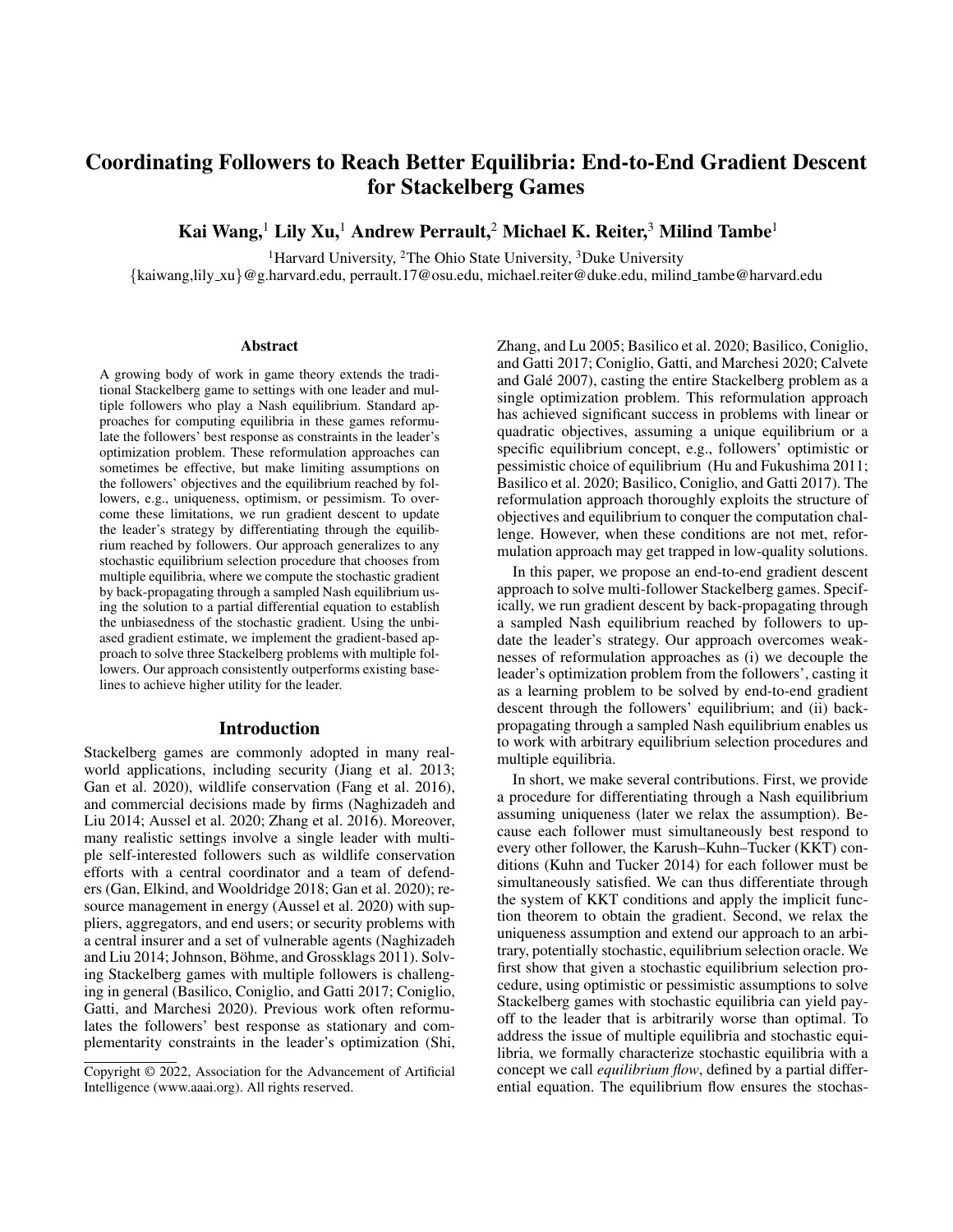

Figure 1: Given leader's strategy  $\pi$ , followers respond to the leader's strategy and reach a Nash equilibrium  $x$ . The leader's payoff and the constraint depend on both the leader's strategy  $\pi$  and the equilibrium  $x$ .

where we assume each follower *minimizes*<sup>1</sup> his objective:

$$
\forall i: f_i(x_i, x_{i}, \pi) \le f_i(x_i, x_{i}, \pi) \quad \forall x_i \in \mathcal{X}_i. \tag{1}
$$

As shown in Figure 1, when the leader's strategy  $\pi$  is chosen and passed to an n-player game composed of all followers, we assume the followers converge to a Nash equilibrium  $x$ .

In the first section, we assume there is a unique Nash equilibrium returned by an oracle  $x = \mathcal{O}(\pi)$ . We later generalize to the case where there are multiple equilibria with a stochastic equilibrium selection oracle which randomly outputs an equilibrium  $x \sim \mathcal{O}(\pi)$  drawn from a distribution with probability density function  $p(\cdot, \pi) : \mathcal{X} \to \mathbb{R}_{0}$ .

## Leader's Optimization Problem

When the leader chooses a strategy  $\pi$  and all the followers reach an equilibrium  $x$ , the leader receives a payoff  $f(x, \pi)$  and a constraint value  $g(x, \pi)$ . The goal of the Stackelberg leader is to choose an optimal  $\pi$  to maximize her utility while satisfying the constraint.

Definition 1 (Stackelberg problems with multiple followers and unique Nash equilibrium). *The leader chooses a strategy* π *to maximize her utility function* f *subject to constraints* g *evaluated at the unique equilibrium* x *induced by an equilibrium oracle* O*, i.e.,:*

$$
\max_{\pi} f(\boldsymbol{x}, \pi) \quad \text{s.t.} \quad \boldsymbol{x} \ = \mathcal{O}(\pi), \quad g(\boldsymbol{x}, \pi) \leq 0. \tag{2}
$$

This problem is hard because the objective  $f(x, \pi)$  depends on the Nash equilibrium  $x$  reached by the followers. Moreover, notice that the feasibility constraint  $g(x, \pi)$ also depends on the equilibrium, which creates a complicated feasible region for the leader's strategy  $\pi$ .

### Gradient Descent Approach

To solve the leader's optimization problem, we propose to run gradient descent to optimize the leader's objective. This requires us to compute the following gradient:

$$
\frac{df(\boldsymbol{x},\pi)}{d\pi}=f_{\pi}(\boldsymbol{x},\pi)+f_{\boldsymbol{x}}(\boldsymbol{x},\pi)\cdot\frac{d\boldsymbol{x}}{d\pi}.
$$
 (3)

The terms  $f_{\pi}$ ,  $f_{\mathbf{x}}$  above are easy to compute since the payoff function  $f$  is explicitly given. The main challenge is to compute  $\frac{dx}{d\pi}$  because it requires estimating how the Nash equilibrium  $\bar{x}$  reached by followers responds to any change in the leader's strategy  $\pi$ .

## Gradient of Unique Nash Equilibrium

In this section, we assume a unique Nash equilibrium reached by followers. Motivated by the technique proposed by Amos and Kolter (2017), we show how to differentiate through multiple KKT conditions to derive the derivative of a Nash equilibrium.

#### Differentiating Through KKT Conditions

Given the leader's strategy  $\pi$ , we express the KKT conditions of follower *i* with dual variables  $\lambda_i$  and  $\nu_i$  by:

$$
\begin{cases}\n\nabla_{x_i} f_i(x_i, x_i, \pi) + G_i^> \lambda_i + A_i^> \nu_i = 0 \\
\text{Diag}(\lambda_i)(G_i x_i - h_i) = 0 \\
A_i x_i = b_i.\n\end{cases} \tag{4}
$$

We want to estimate the impact of  $\pi$  on the resulting Nash equilibrium  $x$ . Supposing the objective functions  $f_i \in C^2$ are twice-differentiable, we can compute the total derivative of the the KKT system in Equation 4 written in matrix form:

$$
\begin{bmatrix}\n\nabla_{x_ix_i}^2 f_i & \nabla_{x_ix_i}^2 f_i & G_i^> & A_i^> \\
Diag(\lambda_i)G_i & 0 & Diag(G_ix_i - h_i) & 0 \\
A_i & 0 & 0 & 0\n\end{bmatrix}\n\begin{bmatrix}\ndx_i \\
dx_i \\
d\lambda_i\n\end{bmatrix}
$$
\n
$$
= \begin{bmatrix}\n-\nabla_{\pi x_i}^2 f_i d\pi - dG_i^> \lambda_i - dA_i^> \nu_i \\
-\nDiag(\lambda_i) (dG_i x_i - dh_i) \\
db_i - dA_i x_i\n\end{bmatrix}.
$$

Since we assume the constraint matrices are constant,  $dG_i, dh_i, dA_i, db_i$  can be ignored. We concatenate the linear system for every follower i and move  $d\pi$  to the denominator:

$$
\begin{bmatrix}\n\nabla_{\mathbf{x}}F & G^> & A^> \\
\text{Diag}(\mathbf{\lambda})G & \text{Diag}(G\mathbf{x} - h) & 0 \\
A & 0 & 0\n\end{bmatrix}\n\begin{bmatrix}\n\frac{d\mathbf{x}}{dx} \\
\frac{d\mathbf{\lambda}}{dx} \\
\frac{d\mathbf{x}}{dx}\n\end{bmatrix} =\n\begin{bmatrix}\n-\nabla_{\pi}F \\
0 \\
0\n\end{bmatrix}
$$
\n(5)

where  $F = [(\nabla_{x_1} f_1)^>, \dots, (\nabla_{x_n} f_n)^>]$  is a column vector, and  $G = \text{Diag}(G_1, G_2, \ldots, G_n)$ ,  $A =$  $Diag(A_1, A_2, \ldots, A_n)$  are the diagonalized placement of a list of matrices. In particular, the KKT matrix on the lefthand side of Equation 5 matches the sensitivity analysis of Nash equilibria using variational inequalities (Facchinei, Kanzow, and Sagratella 2014; Dafermos 1988).

Proposition 1. *When the Nash equilibrium is unique and the KKT matrix in Equation 5 is invertible, the implicit function theorem holds and*  $\frac{d\mathbf{x}}{d\pi}$  *can be uniquely determined by Equation 5.*

Proposition 1 ensures the sufficient conditions for applying Equation 5 to compute  $\frac{dx}{d\pi}$ . Under these sufficient conditions, we can compute Equation 3 using Equation 5.

#### Gradient of Stochastic Equilibrium

In the previous section, we showed how to compute the gradient of a Nash equilibrium when the equilibrium is unique. However, this can be restrictive because Stackelberg games with multiple followers often have multiple equilibria that the followers can stochastically reach one. For example, both selfish routing games in the traffic setting (Roughgarden 2004) and security games with multiple defenders (Gan,

<sup>&</sup>lt;sup>1</sup>We use minimization formulation to align with the convention in convex optimization. In our experiments, examples of maximization problems are used, but the same approach applies.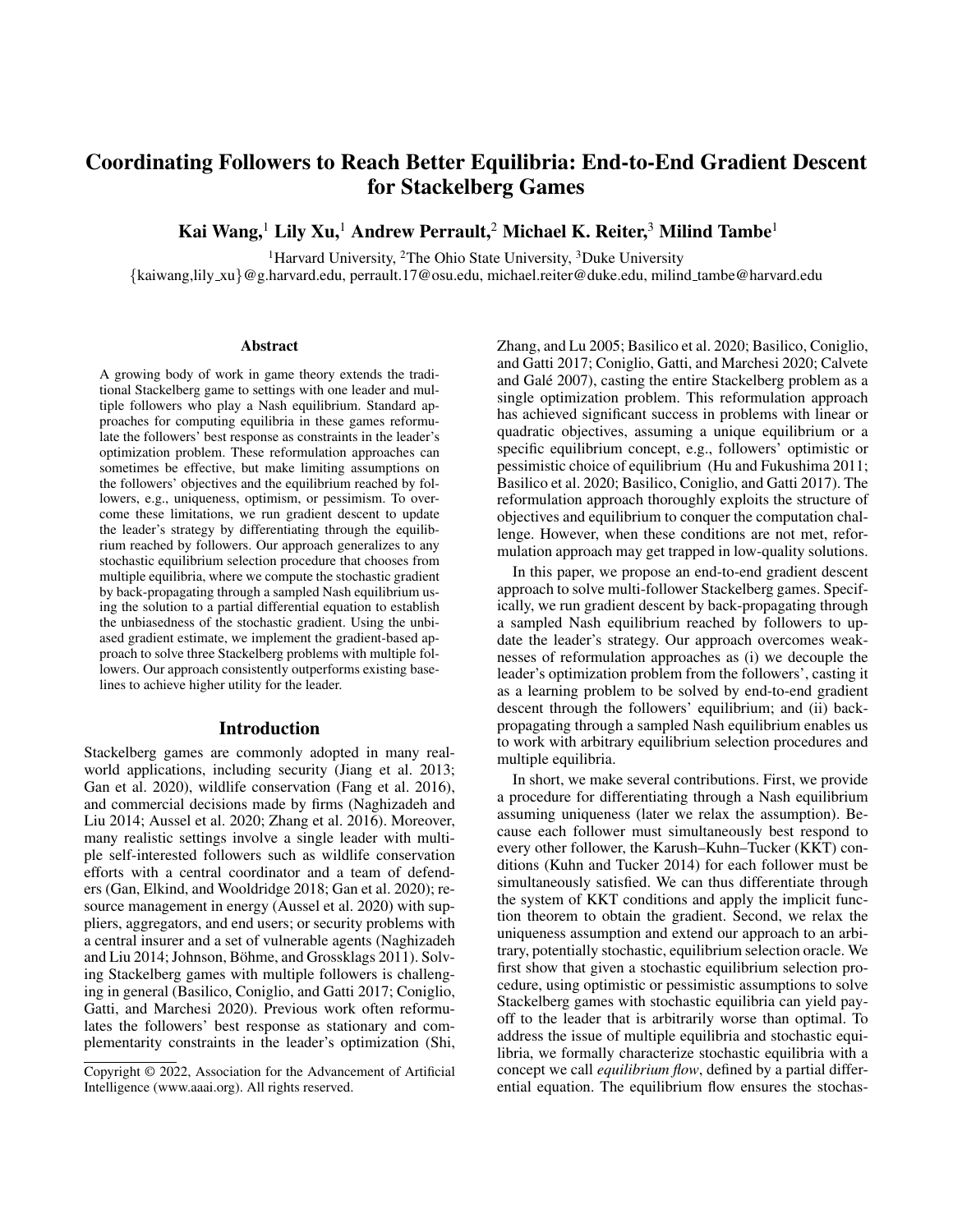

Figure 2: Payoff matrices from Theorem 1 where the leader has 3 strategies. Follower payoffs for each strategy in (a)–(c) where both followers receive the same payoff; leader payoffs in (d).

Elkind, and Wooldridge 2018) can have multiple equilibria that are reached in multiple independent runs.

In this section, we first demonstrate the importance of stochastic equilibrium by showing that optimizing over optimistic or pessimistic equilibrium could lead to arbitrarily bad leader's payoff under the stochastic setting. Second, we generalize our gradient computation to the case with multiple equilibria, allowing the equilibrium oracle  $\mathcal O$  to stochastically return a sample equilibrium from a distribution of multiple equilibria. Lastly, we discuss how to compute the gradient of different types of equilibria and its limitation.

#### Importance of Stochastic Equilibrium

When the equilibrium oracle is stochastic, our Stackelberg problem becomes a stochastic optimization problem:

Definition 2 (Stackelberg problems with multiple followers and stochastic Nash equilibria). *The leader chooses a strategy* π *to optimize her expected utility and satisfy the constraints in expectation under a given stochastic equilibrium oracle* O*:*

$$
\max_{\pi} \underset{\mathbf{x}}{\mathbb{E}} \left[ f(\mathbf{x}, \pi) - s.t. \underset{\mathcal{O}(\pi)}{\mathbb{E}} g(\mathbf{x}, \pi) \leq 0. \right] \tag{6}
$$

In particular, we show that if we ignore the stochasticity of equilibria by simply assuming optimistic or pessimistic equilibria, the leader's expected payoff can be arbitrarily worse than the optimal one.

Theorem 1. *Assuming the followers stochastically reach a Nash equilibrium drawn from a distribution over all equilibria, solving a Stackelberg game under the assumptions of optimistic or pessimistic equilibrium can give the leader expected payoff that is arbitrarily worse than the optimal one.*

*Proof.* We consider a Stackelberg game with one leader and two followers (row and column player) with no constraint. The leader can choose 3 different strategies, each corresponding to a payoff matrix in Figure  $2(a)-2(c)$ , where both followers receive the same payoff in the entry when they choose the corresponding row and column. In each payoff matrix, there are three pure Nash equilibria; we assume the followers reach any of them uniformly at random. After the followers reach a Nash equilibrium, the leader receives the corresponding entry in the payoff matrix in Figure 2(d).

Under the optimistic assumption, the leader would choose strategy 1, expecting followers to break the tie in favor of the leader, yielding payoff  $C$ . Instead, the three followers select a Nash equilibria uniformly at random, yielding expected payoff  $\frac{C+0-C}{3} = 0$ . Under the pessimistic assump-

tion, the leader chooses strategy 2, anticipating and receiving an expected payoff of zero. Under the correct stochastic assumption, she chooses strategy 3 with expected payoff  $\frac{C \epsilon + C \epsilon}{3} = \frac{2}{3}C - \epsilon \gg 0$ , which can be arbitrarily higher than the optimistic or pessimistic payoff when  $C \to \infty$ .  $\square$ 

Theorem 1 justifies why we need to work on stochastic equilibrium when the equilibrium is drawn stochastically in Definition 2. In the following section, we show how to apply gradient descent to optimize the leader's payoff by differentiating through followers' equilibria with a stochastic oracle.

#### Equilibrium Flow and Unbiased Gradient Estimate

Our goal is to compute the gradient of the objective in Equation 6:  $\frac{d}{d\pi} \mathbb{E}_{\bm{x}}$   $O(\pi) f(\bm{x}, \pi)$ . However, since the distribution of the oracle  $\mathcal{O}(\pi)$  can also depend on  $\pi$ , we cannot easily exchange the gradient operator into the expectation.

To address the dependency of the oracle  $\mathcal{O}(\pi)$  on  $\pi$ , we use  $p(x, \pi)$  to represent the probability density function of the oracle  $x \sim \mathcal{O}(\pi)$  for every  $\pi$ . We want to study how the oracle distribution changes as the leader's strategy  $\pi$ changes, which we denote by *equilibrium flow* as defined by the following partial differential equation:

**Definition 3** (Equilibrium Flow). We call  $v(x, \pi)$  the equi*librium flow of the oracle* O *with probability density function*  $p(\mathbf{x}, \pi)$  *if*  $v(\mathbf{x}, \pi)$  *satisfies the following equation:* 

$$
\frac{\partial}{\partial \pi}p(\boldsymbol{x},\pi) = -\nabla_{\boldsymbol{x}} \cdot (p(\boldsymbol{x},\pi)v(\boldsymbol{x},\pi)). \tag{7}
$$

This differential equation is similar to many differential equations of various conservation laws, where  $v(x, \pi)$ serves as a velocity term to characterize the movement of equilibria. In the following theorem, we use the equilibrium flow  $v(x, \pi)$  to address the dependency of  $\mathcal{O}(\pi)$  on  $\pi$ .

**Theorem 2.** *If*  $v(x, \pi)$  *is the equilibrium flow of the stochastic equilibrium oracle*  $\mathcal{O}(\pi)$ *, we have:* 

$$
\frac{d}{d\pi} \mathbb{E}_{\boldsymbol{x}} \quad_{\mathcal{O}(\pi)} f(\boldsymbol{x}, \pi) \n= \mathbb{E}_{\boldsymbol{x}} \quad_{\mathcal{O}(\pi)} [f_{\pi}(\boldsymbol{x}, \pi) + f_{\boldsymbol{x}}(\boldsymbol{x}, \pi) \cdot v(\boldsymbol{x}, \pi)].
$$
\n(8)

*Proof sketch.* To compute the derivative on the left-hand side, we can expand the expectation by:

$$
\frac{d}{d\pi} \mathbb{E}_{\boldsymbol{x}} \quad_{\mathcal{O}(\pi)} f(\boldsymbol{x}, \pi) = \frac{d}{d\pi} \quad f(\boldsymbol{x}, \pi) p(\boldsymbol{x}, \pi) d\boldsymbol{x}
$$
\n
$$
= p(\boldsymbol{x}, \pi) \frac{\partial}{\partial \pi} f(\boldsymbol{x}, \pi) + f(\boldsymbol{x}, \pi) \frac{\partial}{\partial \pi} p(\boldsymbol{x}, \pi) d\boldsymbol{x}
$$
\n
$$
= \mathbb{E}_{\boldsymbol{x}} \quad_{\mathcal{O}(\pi)} f_{\pi}(\boldsymbol{x}, \pi) + f(\boldsymbol{x}, \pi) \frac{\partial}{\partial \pi} p(\boldsymbol{x}, \pi) d\boldsymbol{x}. \quad (9)
$$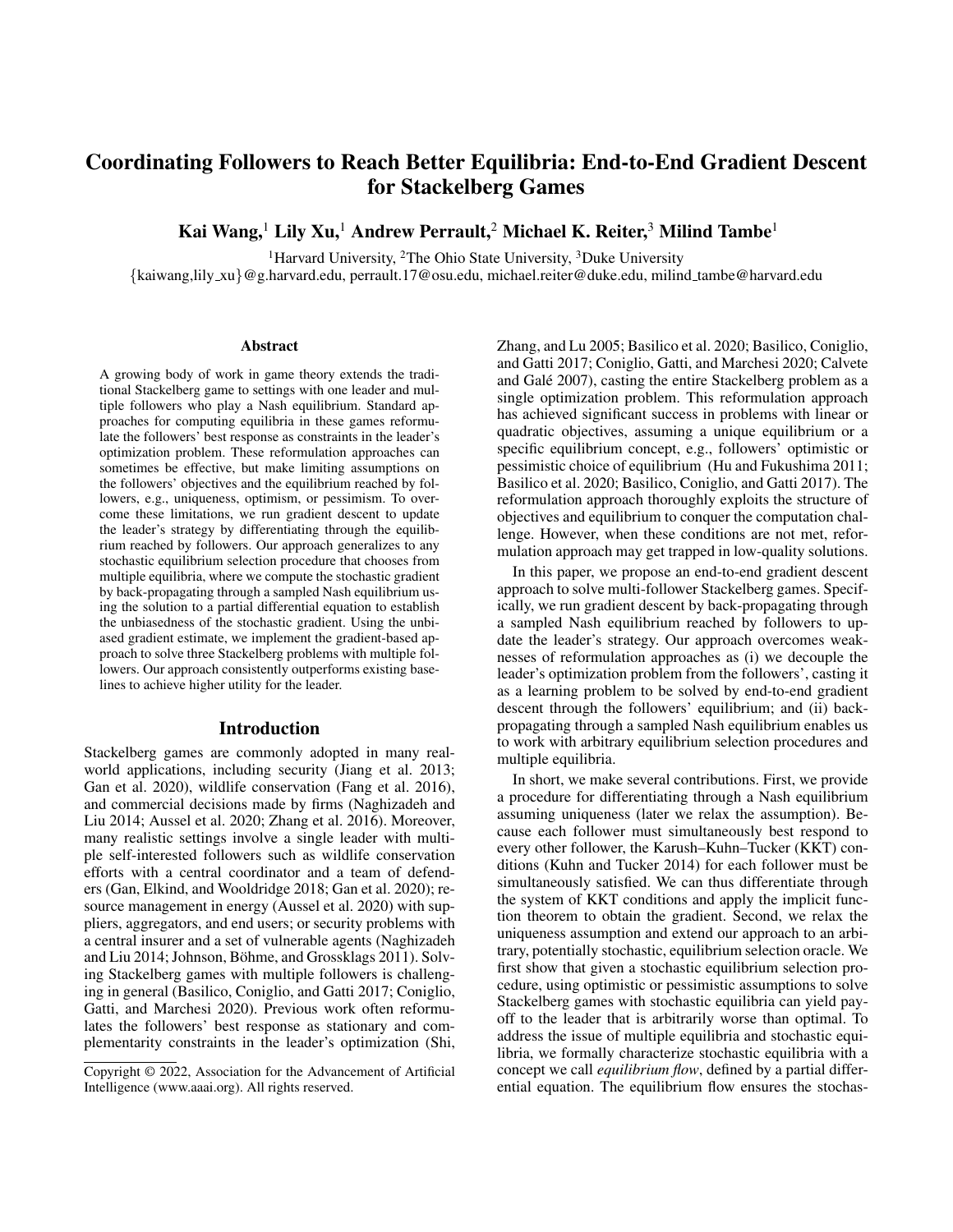We substitute the term  $\frac{\partial}{\partial \pi} p = -\nabla_x \cdot (p \cdot v)$  by the definition of equilibrium flow, and apply integration by parts and Stokes' theorem<sup>2</sup> to the right-hand side of Equation 9 to get Equation 8. More details can be found in the appendix.  $\Box$ 

Theorem 2 extends the derivative of Nash equilibrium to the case of stochastic equilibrium randomly drawn from multiple equilibria. Specifically, Equation 9 offers an efficient unbiased gradient estimate by sampling an equilibrium from the stochastic oracle to compute the right-hand side of Equation 9. Theorem 2 also matches to Equation 3, where the role of equilibrium flow  $v(x, \pi)$  coincides with the role of  $\frac{d\boldsymbol{x}}{d\pi}$  in Equation 3.

#### How to Determine Equilibrium Flow

The only remaining question is how to determine the equilibrium flow. Given the leader's strategy  $\pi$ , there are two types of equilibria: (i) isolated equilibria and (ii) nonisolated equilibria. We first show that the solution to Equation 5 matches the equilibrium flow for every equilibrium in case (i) when the probability of sampling the equilibrium is locally fixed.

Theorem 3. *Given the leader's strategy* π *and a sampled equilibrium*  $x$ *, if (1) the KKT matrix at*  $(x, \pi)$  *is invertible and (2)* x *is sampled with a fixed probability locally, the solution to Equation 5 is a homogeneous solution to Equation 7 and matches the equilibrium flow*  $v(\pi, x)$  *locally.* 

Theorem 3 ensures that when the sampled equilibrium behaves like a unique equilibrium locally, the solution to Equation 5 matches the equilibrium flow of the sampled equilibrium. In particular, Theorem 3 does not require all equilibria are isolated; it works as long as the sampled equilibrium satisfies the sufficient conditions. In contrast, the study in multiple equilibria requires global isolation for the analysis to work. Together with Theorem 2, we can use the solution to Equation 5 as an unbiased equilibrium gradient estimate and run stochastic gradient descent accordingly.

Lastly, when the sufficient conditions in Theorem 3 are not satisfied, e.g., the KKT matrix becomes singular for any non-isolated equilibrium, the solution to Equation 5 does not match the equilibrium flow  $v(x, \pi)$ . In this case, to compute the equilibrium flow correctly, we rely on solving the partial differential equation in Equation 7. If the probability density function  $p(x, \pi)$  is explicitly given, we can directly solve Equation 7 to derive the equilibrium flow. If the probability density function  $p(x, \pi)$  is not given, we can use the empirical equilibrium distribution  $p^{\bar{0}}(x,\pi)$  constructed from the historical equilibrium samples of the oracle instead.

In practice, we hypothesize that even if the equilibria are not isolated and the corresponding KKT matrices are singular, solving degenerated version of Equation 5 still serves as a good approximation to the equilibrium flow. Therefore, we still use the solution to Equation 5 as an approximate of the equilibrium flow in the following sections and algorithms.

Algorithm 1: Augmented Lagrangian Method

1 **Initialization:**  $\pi = \pi_{\text{init}}$ , learning rate  $\gamma$ , multipliers  $\lambda = \lambda_0$ , slack variable  $s \geq 0, K = 100$ 

2 for iteration in 
$$
\{1, 2, \ldots\}
$$
 do

- 3 Define the objective to be Lagrangian  $\mathcal{L}(\pi, s; \lambda)$ defined in Equation 10
- 4 Compute a sampled gradient of  $\mathcal L$  by sampling  $x \sim \mathcal{O}(\pi)$ . Compute  $\frac{dx}{d\pi}$  by Equation 5

5 Update 
$$
\pi = \pi - \gamma \left( \frac{\partial L}{\partial \pi} + \frac{\partial L}{\partial x} \frac{dx}{d\pi} \right),
$$
  
\n $s = \max \{ s - \gamma \frac{\partial L}{\partial s}, 0 \}$ 

6 **if** iteration is a multiple of 
$$
K
$$
 then

7 | Update  $\lambda = \lambda - \mu(g(x, \pi) + s)$ 



## Gradient-Based Algorithm and Augmented Lagrangian Method

To solve both the optimization problems in Definition 1 and Definition 2, we implement our algorithm with (i) stochastic gradient descent with unbiased gradient access, and (ii) augmented Lagrangian method to handle the equilibrium-dependent constraints. We use the relaxation algorithm (Uryasev and Rubinstein 1994) as our equilibrium oracle  $O$ . The relaxation algorithm is a classic equilibrium finding algorithm that iteratively updates agents' strategies by best responding to other agents' strategies until convergence with guarantees (Krawczyk and Uryasev 2000).

Since the leader's strategy  $\pi$  is constrained by the followers' response, we adopt an augmented Lagrangian method (Bertsekas 2014) to convert the constrained problem to an unconstrained one with a Lagrangian objective. We introduce a slack variable  $s \geq 0$  to convert inequality constraints into equality constraints  $E_{\bm{x}}$   $O(\pi) g(\bm{x}, \pi)+\bm{s} = \bm{0}$ . Thus, the penalized Lagrangian can be written as:

$$
\mathcal{L}(\pi, \mathbf{s}; \boldsymbol{\lambda}) = - \mathbb{E}_{\mathbf{x}} \quad \bigcirc_{(\pi)} f(\mathbf{x}, \pi) + \boldsymbol{\lambda}^{\geq} (\mathbb{E}_{\mathbf{x}} \quad \bigcirc_{(\pi)} g(\mathbf{x}, \pi) + \mathbf{s}) + \frac{\mu}{2} ||\mathbb{E}_{\mathbf{x}} \quad \bigcirc_{(\pi)} g(\mathbf{x}, \pi) + \mathbf{s}||^{2}.
$$
 (10)

We run gradient descent on the minimization problem of the penalized Lagrangian  $\mathcal{L}(\pi, s; \lambda)$  and update the Lagrangian multipliers  $\lambda$  every fixed number of iterations, as described in Algorithm 1. The stochastic Stackelberg problem with multiple followers can be solved by running stochastic gradient descent with augmented Lagrangian methods, where Theorem 2 ensures the unbiasedness of the stochastic gradient estimate under the conditions in Theorem 3.

## Example Applications

We briefly describe three different Stackelberg games with one leader and multiple self-interested followers. Specifically, normal-form games with risk penalty has a unique Nash equilibrium, while other examples can have multiple.

#### Coordination in Normal-Form Games

A normal-form game (NFG) is composed of  $n$  follower players each with a payoff matrix  $U_i \in \mathbb{R}^{m_1}$  minum for all

 $2$ The analysis of integration by parts and Stokes' theorem applies to both Riemann and Lebesgue integral. Lebesgue integral is needed when the set of equilibria forms a measure-zero set.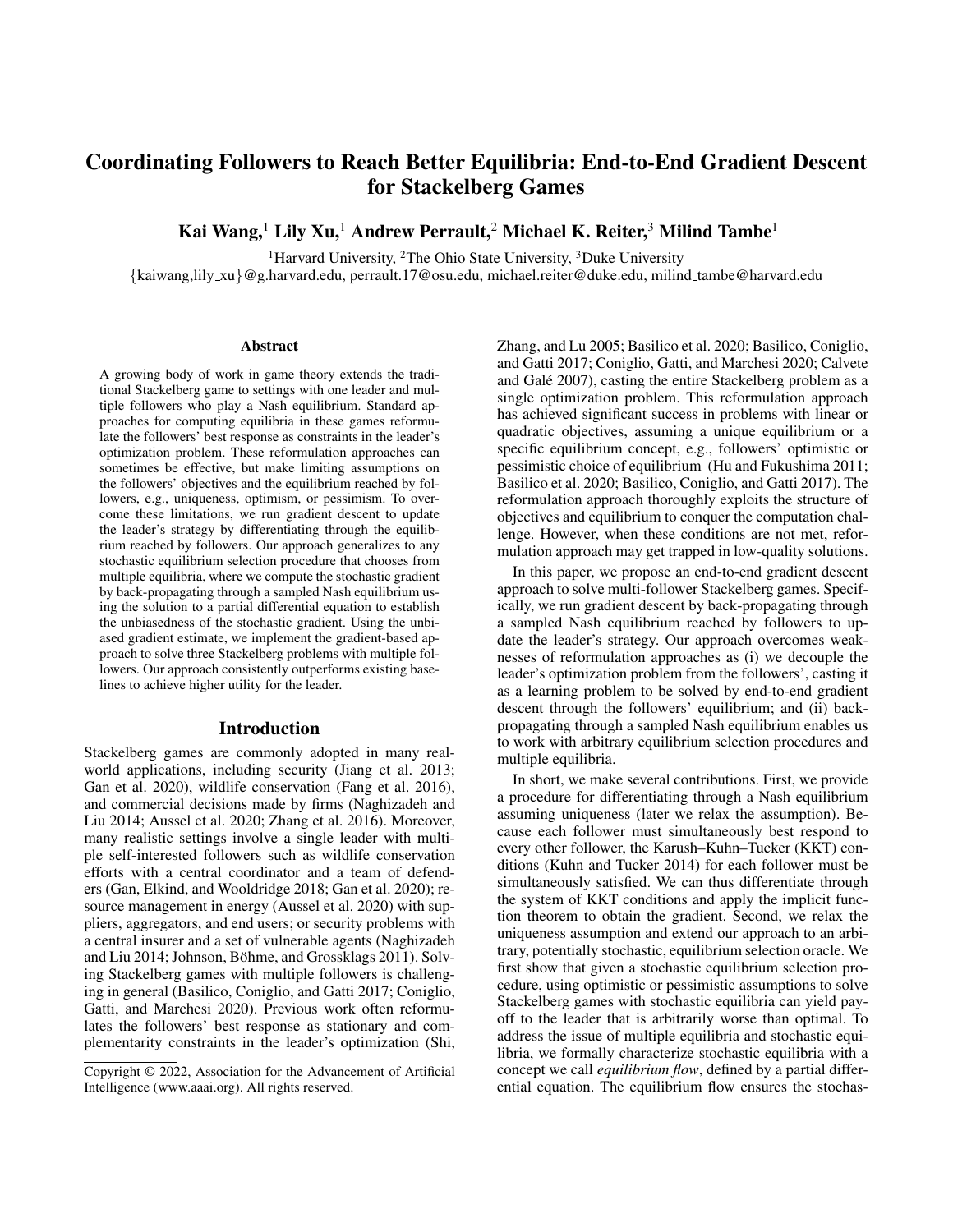$i \in [n]$ , where the *i*-th player has  $m_i$  available pure strategies. The set of all feasible mixed strategies of player i is  $x_i \in$  $\mathcal{X}_i = \{x \in [0,1]^{m_i} \mid 1^x x = 1\}.$  On the other hand, the leader can offer non-negative subsidies  $\pi_i \in \mathbb{R}^{m_1}_{\geq 0}$  $\binom{m_n}{k}$  to each player  $i$  to reward specific combinations of pure strategies. The subsidy scheme is used to control the payoff matrix and incentivize the players to change their strategies.

Once the subsidy scheme  $\pi$  is determined, each player i chooses a strategy  $x_i$  and receives the expected payoff  $U_i(\boldsymbol{x})$  $\sum_j x_{ij} \log x_{ij}$ , the Gibbs entropy of the chosen strategy  $x_i$ and subsidy  $\pi_i(x)$ , subtracting a penalty term  $H(x_i)$  = to represent the risk aversion of player  $i$ . Since the followers' objectives are concave, the risk aversion model yields a unique Nash equilibrium, which is known to be quantal response equilibrium (QRE) (McKelvey and Palfrey 1995; Ling, Fang, and Kolter 2018). Lastly, the leader's payoff is given by the social welfare across all players, which is the summation of the expected payoffs without subsidies:  $\sum_{i \geq [n]} U_i(x)$ . The subsidy scheme is subject to a budget constraint  $B$  on the total subsidy paid to all players.

### Security Games with Multiple Defenders

Stackelberg security games (SSGs) model a defender protecting a set of targets  $T$  from being attacked. We consider a scenario with a leader coordinator and  $n$  non-cooperative follower defenders each patrolling a subset  $T_i \subseteq T$  of the targets (Gan, Elkind, and Wooldridge 2018). Each defender  $i$ can determine the patrol effort spent on protecting the designated targets. We use  $0 \le x_{i,t} \le 1$  to denote the effort spent on target  $t \in T_i$  and the total effort is upper bounded by  $b_i$ . Defender i only receives a penalty  $U_{i,t} < 0$  when target  $t \in T_i$  in her protected region is attacked but unprotected by all defenders, and 0 otherwise.

Because the defenders are independent, the patrol strategies  $x$  can overlap, leading to a multiplicative unprotected probability  $\prod_i(1 - x_{i,t})$  of target t. Given the unprotected probabilities, attacks occur under a distribution  $p \in \mathbb{R}^{T}$ , where the distribution  $p$  is a function of the unprotected probabilities defined by a quantal response model. To encourage collaboration, the leader coordinator can selectively provide reimbursement  $\pi_{i,t} \geq 0$  to alleviate defender *i*'s loss when target  $t$  is attacked but unprotected, which encourages the defender to focus on protecting specific regions, reducing wasted effort on overlapping patrols. The leader's goal is to protect all targets, where the leader's objective is the total return across over all targets  $\sum_{t \geq T} U_t p_t \prod_i (1 - x_{i,t}).$ Lastly, the reimbursement scheme  $\pi$  must satisfy a budget constraint B on the total paid reimbursement.

#### Cyber Insurance Games With Multiple Customers

We adopt the cyber insurance model proposed by Naghizadeh et al. (2014) and Johnson et al. (2011) to study how agents in an interconnected cyber security network make decisions, where agents' decisions jointly affect each other's risk. There are  $n$  agents (followers) facing malicious cyberattacks. Each agent  $i$  can deploy an effort of protection  $x_i \in \mathbb{R}$  0 to his computer system, where investing in protection incurs a linear cost  $c_i x_i$ . Given the efforts x

spent by all the agents, the joint protection of agent  $i$  is  $\sum_{j=1}^{n} w_{ij} x_j$  with an interconnected effect parameterized by weights  $W = \{w_{ij}\}_{i,j \geq n}$ . The probability of being attacked is modeled by  $\sigma(-\sum_{j=1}^n w_{ij}x_j + L_i)$ , where  $\sigma$  is the sigmoid function and  $L_i$  refers to the value of agent i.

The Stackelberg leader is an external insurer who can customize insurance plans to influence agents' protection decisions. The leader can set an insurance plan  $\pi = \{I_i, \rho_i\}_{i \geq n}$ to agent *i*, where  $\rho_i$  is the premium paid by agent *i* to receive compensation  $I_i$  when attacked. Under the insurance plans and the interconnected effect, agents selfishly determine their effort spent on the protection  $x$  to maximize their payoff. On the other hand, the leader's objective is the total premium subtracting the compensation paid, while the constraints on the feasible insurance plans are the individual rationality of each customer, i.e., the compensation and premium must incentivize agents to purchase the insurance plan by making the payoff with insurance no worse than the payoff without. These constraints restrict the premium and compensation offered by the insurer.

### Experiments and Discussion

We compare our gradient-based Algorithm 1 (gradient) against various baselines in the three settings described above. In each experiment, we execute 30 independent runs (100 runs for SSGs) under different randomly generated instances. We run Algorithm 1 with learning rate  $\gamma = 0.01$ for 5,000 gradient steps and update the Lagrange multipliers every  $K = 100$  iterations. Our gradient-based method completes in about an hour across all settings—refer to the appendix for more details.

Baselines We compare against several baselines that can solve the stochastic Stackelberg problem with multiple followers with equilibrium-dependent objective and constraints. In particular, given the non-convexity of agents' objective functions, SSGs and cyber insurance games can have multiple, stochastic equilibria. Our first baseline is the leader's **initial** strategy  $\pi_0$ , which is a naive all-zero strategy in all three settings. Blackbox optimization baselines include sequential least squares programming (SLSQP) (Kraft et al. 1988) and the trust-region method (Conn, Gould, and Toint 2000), where the equilibrium encoded in the optimization problem is treated as a blackbox that needs to be repeatedly queried. Reformulation-based algorithm (Basilico et al. 2020; Aussel et al. 2020) is the state-of-the-art method to solve Stackelberg games with multiple followers. This approach reformulates the followers' equilibrium conditions into non-linear complementary constraints as a mathematical program with equilibrium constraints (Luo, Pang, and Ralph 1996), then solves the problem using branch-and-bound and mixed integer non-linear programming (we use a commercial solver, Knitro (Nocedal 2006)). The reformulation-based approach cannot handle arbitrary stochastic equilibria but can handle optimistic or pessimistic equilibria. We implement the optimistic version of the reformulation as our baseline, which could potentially suffer from a performance drop as exemplified in Theorem 1.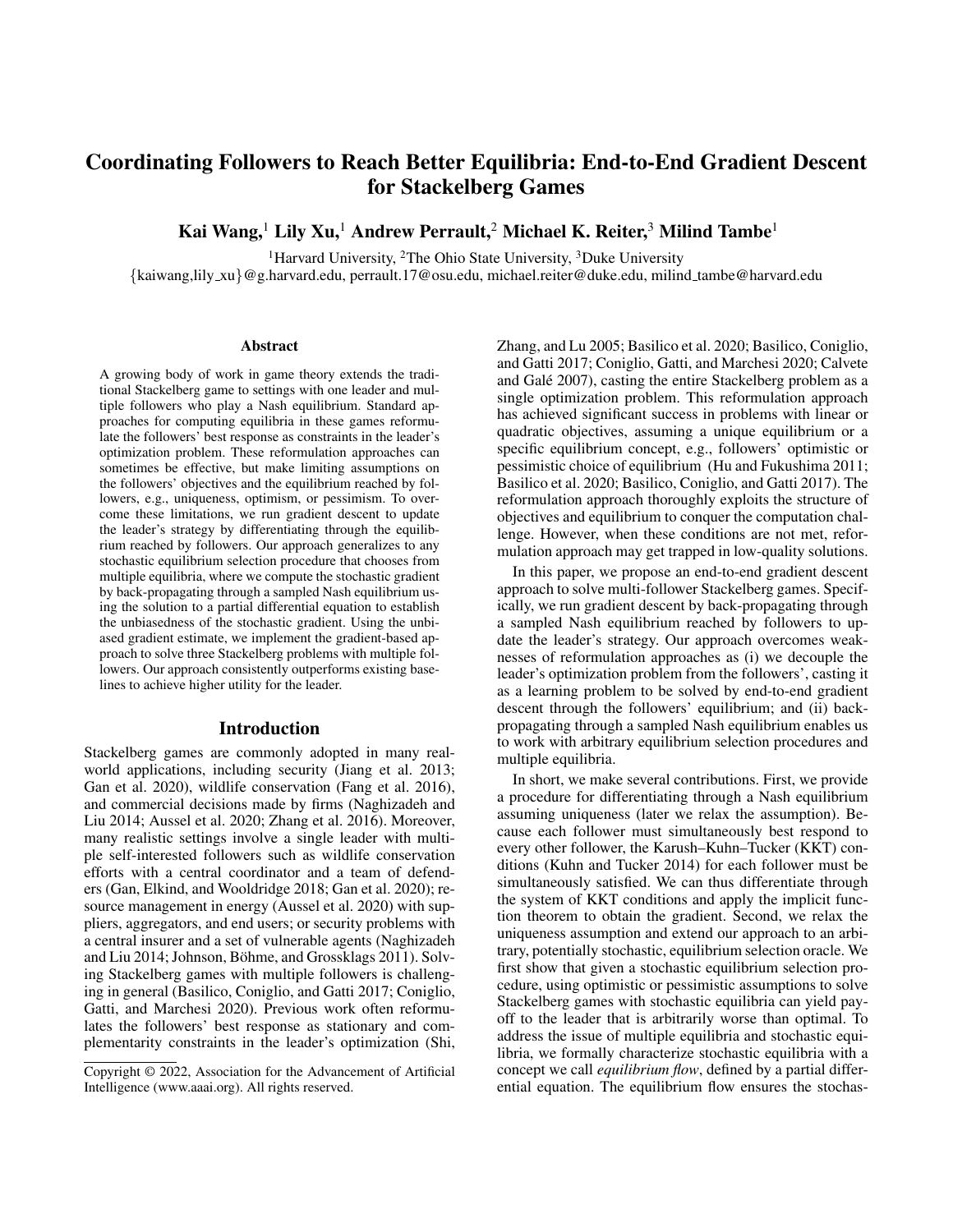

Figure 3: We plot the solution quality of the Stackelberg problems with multiple followers. In all three domains, our gradientbased method achieves significantly higher objective than all other approaches. In NFGs and SSGs, the baselines cannot meaningfully improve upon the default strategy of the leader's initialization due to the high dimensionality of the parameter  $\pi$ ; in cyber insurance games, SLSQP and reformulation both make some progress but still mostly with lower utility.



Figure 4: We plot the average budget constraint violation. Our gradient-based approach maintains low violation across all settings. SLSQP produces no violation in the first two domains because it fails to provide any meaningful improvement against the leader's initialization. Other baselines violate constraints more (often by orders of magnitude) despite less performance improvement.

#### Solution Quality

In Figure 3(a) and 3(b), we plot the leader's objective  $(y$ axis) versus various budgets for the paid subsidy  $(x\text{-axis})$ . Figure 3(c), shows the total revenue to the insurer  $(y\text{-axis})$ versus the risk aversion of agents  $(x\text{-axis})$ . Denoting the number of agents by  $n$  and the number of actions per agent by m, we have  $n = 3, 5, 10$  and  $m = 10, 50, 1$  in NFGs, SSGs, and cyber insurance games, respectively.

Our optimization baselines perform poorly in Figure 3(a) and 3(b) due to the high dimensionality of the environment parameter  $\pi$  in NFGs (dim $(\pi) = nm^n$ ) and SSGs  $(\dim(\pi) = nm)$ , respectively. In Figure 3(c), the dimensionality of cyber insurance games  $(\dim(\pi) = 2n)$  is smaller, where we can see that SLSQP and reformulation-based approaches start making some progress, but still less than our gradient-based approach. The main reason that blackbox methods do not work is due to the expensive computation of numerical gradient estimates. On the other hand, reformulation method fails to handle the mixed-integer non-linear programming problem reformulated from followers' best response and the constraints within a day.

### Constraint Violation

In Figure 4, we provide the average constraint violation across different settings. Blackbox optimization algorithms either become stuck at the initial point due to the inexact numerical gradient estimate or create large constraint violations due to the complexity of equilibrium-dependent constraints. The reformulation approach also creates large constraint violations due to the difficulty of handling large number of non-convex followers' constraints under highdimensional leader's strategy. In comparison, our method can handle equilibrium-dependent constraints by using an augmented Lagrangian method with an ability to tighten the budget constraint violation under a tolerance as shown. Although Figure 4 only plots the budget constraint violation, in our algorithm, we enforce that the equilibrium oracle runs until the equilibrium constraint violation is within a small tolerance  $10^{-6}$ , whereas other algorithms sometimes fail to satisfy such equilibrium constraints.

#### Conclusion

In this paper, we present a gradient-based approach to solve Stackelberg games with multiple followers by differentiating through followers' equilibrium to update the leader's strategy. Our approach generalizes to stochastic gradient descent when the equilibrium reached by followers is stochastically chosen from multiple equilibria. We establish the unbiasedness of the stochastic gradient by the equilibrium flow derived from a partial differential equation. To our knowledge, this work is the first to establish the unbiasedness of gradient computed from stochastic sample of multiple equilibria. Empirically, we implement our gradient-based algorithm on three different examples, where our method outperforms existing optimization and reformulation baselines.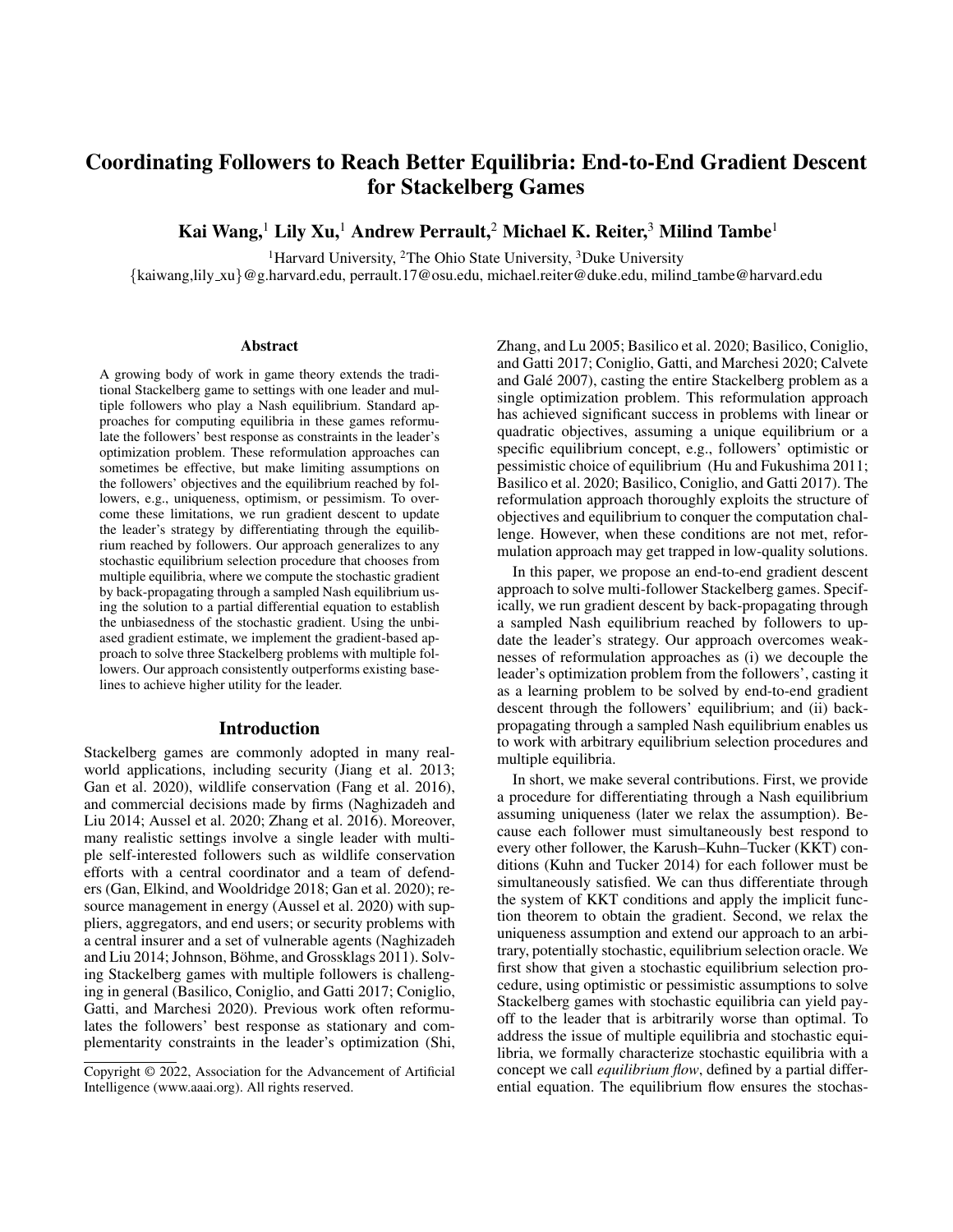## Acknowledgement

This research was supported by MURI Grant Number W911NF-17-1-0370. The computations in this paper were run on the FASRC Cannon cluster supported by the FAS Division of Science Research Computing Group at Harvard University.

## References

Agrawal, A.; Amos, B.; Barratt, S.; Boyd, S.; Diamond, S.; and Kolter, J. Z. 2019. Differentiable convex optimization layers. In *NeurIPS*.

Amos, B.; and Kolter, J. Z. 2017. OptNet: Differentiable optimization as a layer in neural networks. *ICML*.

Aussel, D.; Brotcorne, L.; Lepaul, S.; and von<br>Niederhäusern, L. 2020. A trilevel model for best A trilevel model for best response in energy demand-side management. *EJOR*.

Bai, S.; Kolter, J. Z.; and Koltun, V. 2019. Deep equilibrium models. In *NeurIPS*.

Basilico, N.; Coniglio, S.; and Gatti, N. 2017. Methods for finding leader–follower equilibria with multiple followers. *arXiv preprint arXiv:1707.02174*.

Basilico, N.; Coniglio, S.; Gatti, N.; and Marchesi, A. 2020. Bilevel programming methods for computing single-leadermulti-follower equilibria in normal-form and polymatrix games. *EJCO*.

Bertsekas, D. P. 2014. *Constrained optimization and Lagrange multiplier methods*. Academic press.

Blum, A.; Haghtalab, N.; Hajiaghayi, M.; and Seddighin, S. 2019. Computing Stackelberg Equilibria of Large General-Sum Games. In *International Symposium on Algorithmic Game Theory*, 168–182. Springer.

Calvete, H. I.; and Galé, C. 2007. Linear bilevel multifollower programming with independent followers. *Journal of Global Optimization*, 39(3): 409–417.

Colson, B.; Marcotte, P.; and Savard, G. 2007. An overview of bilevel optimization. *Annals of operations research*, 153(1): 235–256.

Coniglio, S.; Gatti, N.; and Marchesi, A. 2020. Computing a pessimistic stackelberg equilibrium with multiple followers: The mixed-pure case. *Algorithmica*, 82(5): 1189–1238.

Conn, A. R.; Gould, N. I.; and Toint, P. L. 2000. *Trust region methods*. SIAM.

Dafermos, S. 1988. Sensitivity analysis in variational inequalities. *Mathematics of Operations Research*, 13(3): 421–434.

Facchinei, F.; Kanzow, C.; and Sagratella, S. 2014. Solving quasi-variational inequalities via their KKT conditions. *Mathematical Programming*, 144(1-2): 369–412.

Fang, F.; Nguyen, T. H.; Pickles, R.; Lam, W. Y.; Clements, G. R.; An, B.; Singh, A.; Tambe, M.; Lemieux, A.; et al. 2016. Deploying PAWS: Field Optimization of the Protection Assistant for Wildlife Security. In *AAAI*.

Gan, J.; Elkind, E.; Kraus, S.; and Wooldridge, M. 2020. Mechanism Design for Defense Coordination in Security Games. In *AAMAS*.

Gan, J.; Elkind, E.; and Wooldridge, M. 2018. Stackelberg security games with multiple uncoordinated defenders. *AA-MAS*.

Hu, M.; and Fukushima, M. 2011. Variational inequality formulation of a class of multi-leader-follower games. *Journal of optimization theory and applications*, 151(3): 455–473.

Jiang, A. X.; Procaccia, A. D.; Qian, Y.; Shah, N.; and Tambe, M. 2013. Defender (mis) coordination in security games. *IJCAI*.

Johnson, B.; Böhme, R.; and Grossklags, J. 2011. Security games with market insurance. In *GameSec*. Springer.

Korzhyk, D.; Conitzer, V.; and Parr, R. 2010. Complexity of computing optimal stackelberg strategies in security resource allocation games. In *Proceedings of the AAAI Conference on Artificial Intelligence*, volume 24.

Kraft, D.; et al. 1988. A software package for sequential quadratic programming.

Krawczyk, J. B.; and Uryasev, S. 2000. Relaxation algorithms to find Nash equilibria with economic applications. *Environmental Modeling & Assessment*, 5(1): 63–73.

Kuhn, H. W.; and Tucker, A. W. 2014. Nonlinear programming. In *Traces and emergence of nonlinear programming*, 247–258. Springer.

Li, J.; Yu, J.; Nie, Y.; and Wang, Z. 2020. End-to-End Learning and Intervention in Games. *NeurIPS*.

Li, Z.; Jia, F.; Mate, A.; Jabbari, S.; Chakraborty, M.; Tambe, M.; and Vorobeychik, Y. 2021. Solving Structured Hierarchical Games Using Differential Backward Induction. *arXiv preprint arXiv:2106.04663*, abs/2106.04663.

Lina, M.; and Jacqueline, M. 1996. Hierarchical systems with weighted reaction set. In *Nonlinear optimization and Applications*, 271–282. Springer.

Ling, C. K.; Fang, F.; and Kolter, J. Z. 2018. What game are we playing? end-to-end learning in normal and extensive form games. *IJCAI*.

Ling, C. K.; Fang, F.; and Kolter, J. Z. 2019. Large scale learning of agent rationality in two-player zero-sum games. In *AAAI*.

Liu, B. 1998. Stackelberg-Nash equilibrium for multilevel programming with multiple followers using genetic algorithms. *Computers & Mathematics with Applications*, 36(7): 79–89.

Luo, Z.-Q.; Pang, J.-S.; and Ralph, D. 1996. *Mathematical programs with equilibrium constraints*. Cambridge University Press.

McKelvey, R. D.; and Palfrey, T. R. 1995. Quantal response equilibria for normal form games. *Games and economic behavior*.

Mertikopoulos, P.; and Zhou, Z. 2019. Learning in games with continuous action sets and unknown payoff functions. *Mathematical Programming*, 173(1): 465–507.

Mortensen, D. T.; and Pissarides, C. A. 2001. Taxes, subsidies and equilibrium labour market outcomes. *Available at SSRN 287319*.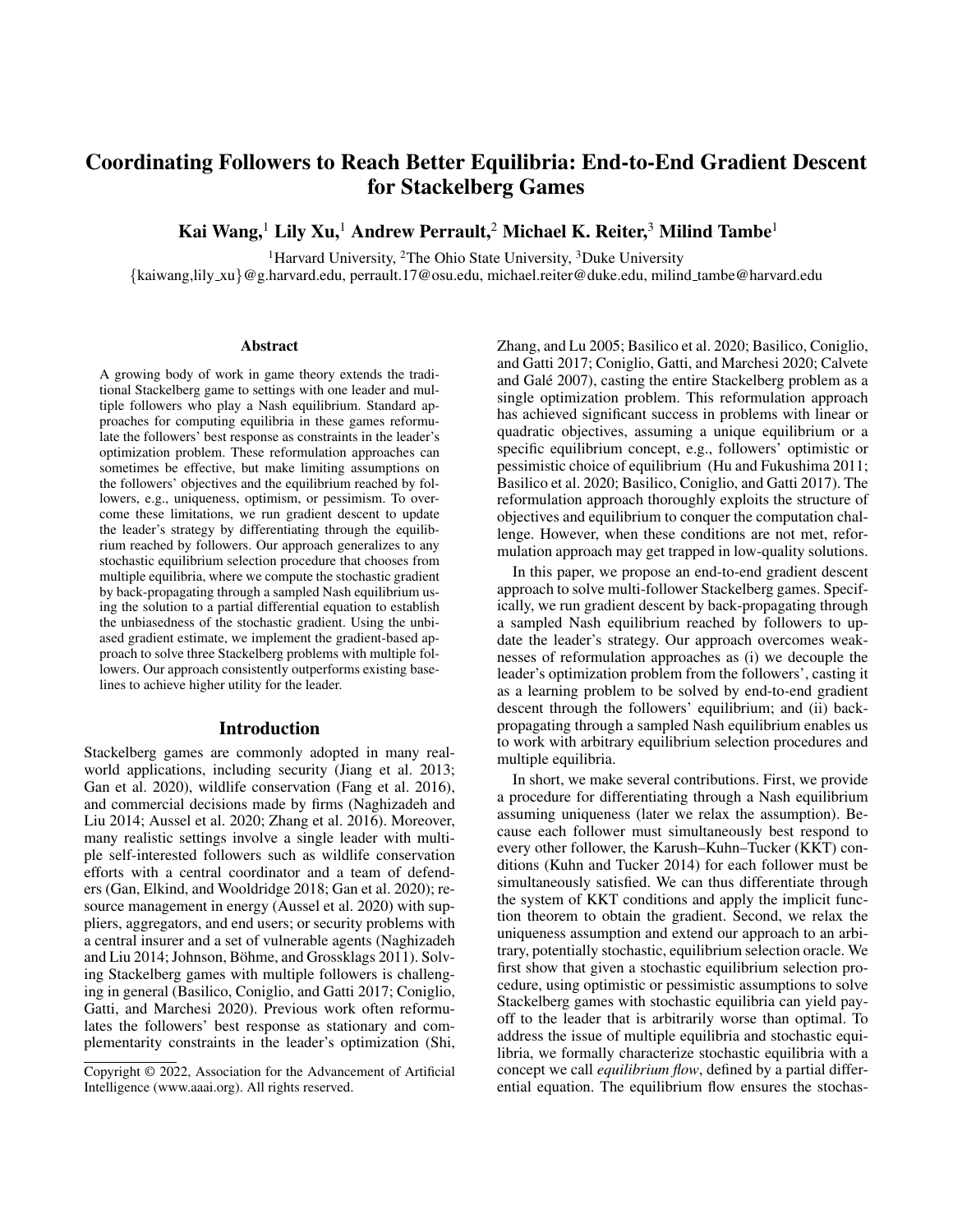Naghizadeh, P.; and Liu, M. 2014. Voluntary participation in cyber-insurance markets. In *Workshop on the Economics of Information Security (WEIS)*.

Nakamura, T. 2015. One-leader and multiple-follower Stackelberg games with private information. *Economics Letters*, 127: 27–30.

Nocedal, J. 2006. KNITRO: an integrated package for nonlinear optimization. In *Large-Scale Nonlinear Optimization*, 35–60. Springer.

Parise, F.; and Ozdaglar, A. 2019. A variational inequality framework for network games: Existence, uniqueness, convergence and sensitivity analysis. *Games and Economic Behavior*, 114: 47–82.

Pirnay, H.; López-Negrete, R.; and Biegler, L. T. 2012. Optimal sensitivity based on IPOPT. *Mathematical Programming Computation*, 4(4): 307–331.

Rotemberg, M. 2019. Equilibrium effects of firm subsidies. *American Economic Review*, 109(10): 3475–3513.

Roughgarden, T. 2004. Stackelberg scheduling strategies. *SIAM journal on computing*, 33(2): 332–350.

Shi, C.; Zhang, G.; and Lu, J. 2005. The Kth-best approach for linear bilevel multi-follower programming. *Journal of Global Optimization*, 33(4): 563–578.

Sinha, A.; Malo, P.; Frantsev, A.; and Deb, K. 2014. Finding optimal strategies in a multi-period multi-leader–follower Stackelberg game using an evolutionary algorithm. *Computers & Operations Research*, 41: 374–385.

Sinha, A.; Soun, T.; and Deb, K. 2019. Using Karush-Kuhn-Tucker proximity measure for solving bilevel optimization problems. *Swarm and evolutionary computation*, 44: 496– 510.

Solis, C. U.; Clempner, J. B.; and Poznyak, A. S. 2016. Modeling multileader–follower noncooperative Stackelberg games. *Cybernetics and Systems*, 47(8): 650–673.

Ui, T. 2016. Bayesian Nash equilibrium and variational inequalities. *Journal of Mathematical Economics*, 63: 139– 146.

Uryasev, S.; and Rubinstein, R. Y. 1994. On relaxation algorithms in computation of noncooperative equilibria. *IEEE Transactions on Automatic Control*, 39(6): 1263–1267.

Zhang, H.; Xiao, Y.; Cai, L. X.; Niyato, D.; Song, L.; and Han, Z. 2016. A multi-leader multi-follower Stackelberg game for resource management in LTE unlicensed. *IEEE Transactions on Wireless Communications*, 16(1): 348–361.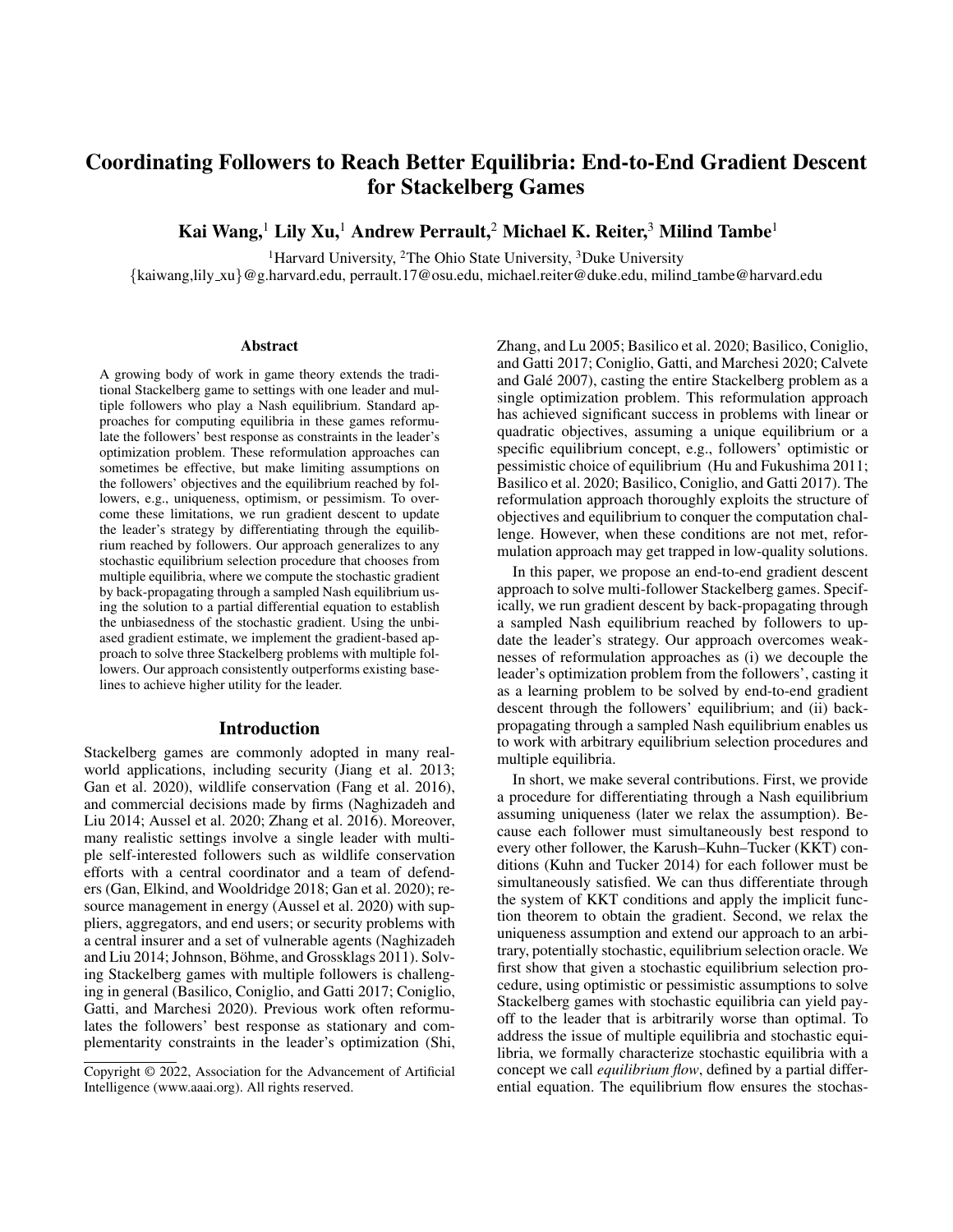## Implementation Details

We implement a differentiable PyTorch module to compute a sample of the followers' equilibria. The module takes the leader's strategy as input and outputs a Nash equilibrium computed in the forward pass using the relaxation algorithm. We use a random initialization to run the relaxation algorithm, which can reach to different equilibria depending on different initialization. Given the sampled equilibrium  $x$ computed in the forward pass, the backward pass is implemented by PyTorch autograd to compute all the secondorder derivatives to express Equation 5. The backward pass solves the linear system in Equation 5 analytically to derive  $\frac{dx}{d\pi}$  as an approximate of the equilibrium flow.

This PyTorch module is used in all three examples in our experiment. The implementation is flexible as we just need to adjust the followers' objectives and constraints, the relaxation algorithm and the gradient computation all directly apply.

## Proofs of Theorem 2 and Theorem 3

**Theorem 2.** *If*  $v(x, \pi)$  *is the equilibrium flow of the stochastic equilibrium oracle* O(π)*, we have:*

$$
\frac{d}{d\pi} \mathbb{E}_{\mathbf{x}} \quad_{\mathcal{O}(\pi)} f(\mathbf{x}, \pi) \n= \mathbb{E}_{\mathbf{x}} \quad_{\mathcal{O}(\pi)} [f_{\pi}(\mathbf{x}, \pi) + f_{\mathbf{x}}(\mathbf{x}, \pi) \cdot v(\mathbf{x}, \pi)].
$$
\n(8)

*Proof.* To compute the derivative on the left-hand side, we have to first expand the expectation because the equilibrium distribution is dependent on the environment parameter  $\pi$ :

$$
\frac{d}{d\pi} \mathbf{E}_{\alpha} \mathbf{F}_{\alpha} f(\mathbf{x}, \pi)
$$
\n
$$
= \frac{d}{d\pi} \mathbf{F}_{\mathbf{x}, 2X} f(\mathbf{x}, \pi) p(\mathbf{x}, \pi) d\mathbf{x}
$$
\n
$$
= \mathbf{F}_{\mathbf{x}, 2X} \left( p(\mathbf{x}, \pi) \frac{\partial}{\partial \pi} f(\mathbf{x}, \pi) + f(\mathbf{x}, \pi) \frac{\partial}{\partial \pi} p(\mathbf{x}, \pi) \right) d\mathbf{x}
$$
\n
$$
= \mathbf{F}_{\mathbf{x}, \alpha} \mathbf{F}_{\alpha} f(\mathbf{x}, \pi) + \mathbf{F}_{\mathbf{x}, 2X} f(\mathbf{x}, \pi) \frac{\partial}{\partial \pi} p(\mathbf{x}, \pi) d\mathbf{x} \tag{11}
$$

We further define  $\Phi(\mathbf{x}, \pi) = p(\mathbf{x}, \pi)v(\mathbf{x}, \pi)$ . By the equilibrium flow definition in Equation 7, we have

$$
\frac{\partial}{\partial \pi} p(\boldsymbol{x},\pi) = -\nabla_{\boldsymbol{x}} \cdot \boldsymbol{\Phi}(\boldsymbol{x},\pi)
$$

Therefore, the later term in Equation 11 can be computed by integration by parts and Stokes' theorem:

$$
f(\mathbf{x}, \pi) \frac{\partial}{\partial \pi} p(\mathbf{x}, \pi) d\mathbf{x}
$$
  
= - \t
$$
{}_{x2X} f(\mathbf{x}, \pi) \nabla_{\mathbf{x}} \cdot \Phi(\mathbf{x}, \pi) d\mathbf{x}
$$
  
= - \t
$$
{}_{x2X} \nabla_{\mathbf{x}} \cdot (f(\mathbf{x}, \pi) \Phi(\mathbf{x}, \pi)) d\mathbf{x}
$$
  
+ \t
$$
{}_{x2X} f_{\mathbf{x}}(\mathbf{x}, \pi) \Phi(\mathbf{x}, \pi) d\mathbf{x}
$$
  
= - \t
$$
{}_{\partial X} f(\mathbf{x}, \pi) \Phi(\mathbf{x}, \pi) dS + \tx2X f_{\mathbf{x}}(\mathbf{x}, \pi) \Phi(\mathbf{x}, \pi) d\mathbf{x}
$$

Therefore, we have

$$
\frac{d}{d\pi} \mathop{\mathbb{E}}_{\mathbf{x}} f(\mathbf{x}, \pi)
$$
\n
$$
= \mathop{\mathbb{E}}_{\mathbf{x}} \mathop{\mathbb{E}}_{\mathcal{O}(\pi)} f(\mathbf{x}, \pi) + \mathop{\mathbb{E}}_{\mathbf{x} \geq X} f(\mathbf{x}, \pi) \frac{\partial}{\partial \pi} p(\mathbf{x}, \pi) d\mathbf{x}
$$
\n
$$
= \mathop{\mathbb{E}}_{\mathbf{x}} \mathop{\mathbb{E}}_{\mathcal{O}(\pi)} f_{\pi}(\mathbf{x}, \pi) - \mathop{\mathbb{E}}_{\partial X} f(\mathbf{x}, \pi) \Phi(\mathbf{x}, \pi) dS
$$
\n
$$
+ \mathop{\mathbb{E}}_{\mathbf{x} \geq X} f_{\mathbf{x}}(\mathbf{x}, \pi) \Phi(\mathbf{x}, \pi) d\mathbf{x}
$$
\n
$$
= \mathop{\mathbb{E}}_{\mathbf{x}} \mathop{\mathbb{E}}_{\mathcal{O}(\pi)} f_{\pi}(\mathbf{x}, \pi) - \mathop{\mathbb{E}}_{\partial X} f(\mathbf{x}, \pi) p(\mathbf{x}, \pi) v(\mathbf{x}, \pi) dS
$$
\n
$$
+ \mathop{\mathbb{E}}_{\mathbf{x} \geq X} f_{\mathbf{x}}(\mathbf{x}, \pi) p(\mathbf{x}, \pi) v(\mathbf{x}, \pi) d\mathbf{x}
$$
\n
$$
= \mathop{\mathbb{E}}_{\mathbf{x}} \mathop{\mathbb{E}}_{\mathcal{O}(\pi)} [f_{\pi}(\mathbf{x}, \pi) + f_{\mathbf{x}}(\mathbf{x}, \pi) v(\mathbf{x}, \pi)]
$$

where the term  $\partial x f(x, \pi) p(x, \pi) v(x, \pi) dS = 0$  because  $p(x, \pi) = 0$  at the boundary  $\partial \mathcal{X}$ . This concludes the proof of Theorem 2.  $\Box$ 

Notice that in the proof of Theorem 2, we only use integration by parts and Stokes' theorem, where both of them apply to Riemann integral and Lebesgue integral. Thus, the proof of Theorem 2 also works for any measure zero jumps in the probability density function.

Theorem 3. *Given the leader's strategy* π *and a sampled equilibrium*  $x$ *, if (1) the KKT matrix at*  $(x, \pi)$  *is invertible and (2)* x *is sampled with a fixed probability locally, the solution to Equation 5 is a homogeneous solution to Equation 7 and matches the equilibrium flow*  $v(\pi, x)$  *locally.* 

*Proof.* Since the KKT conditions hold for all equilibria, the given  $\pi$  and  $x$  must satisfy  $KKT(x, \pi) = 0$ . The KKT matrix in Equation 5 is given by  $\frac{\partial KKT}{\partial x}$ , the Jacobian matrix of the function  $KKT(\mathbf{x}, \pi)$  with respect to  $\mathbf{x}$ . If the KKT matrix is invertible, by implicit function theorem, there exists an open set U containing  $\pi$  such that there exists a unique continuously differentiable function  $h: U \rightarrow \mathcal{X}$  such that  $h(\pi) = \boldsymbol{x}$  and  $KKT(h(\pi^0), \pi^0) = 0$  for all  $\pi^0 \in U$ . Moreover, the analysis in Equation 5 applies, where  $\frac{dh(\pi)}{d\pi} = \frac{d\bm{x}}{d\pi}$ matches the solution of Equation 5.

Lastly, the condition that the equilibrium  $x$  is sampled with a fixed probability density  $c$  locally implies the corresponding probability density function must satisfy  $p(x^{\theta}, \pi^{\theta}) = c \mathbf{1}_{\text{KKT}(x^{\theta}, \pi^{\theta})=0} = c \mathbf{1}_{\boldsymbol{x}^{\theta} = h(\pi^{\theta})}$  for all  $\pi^{\theta} \in U$  in an open set locally<sup>3</sup>.

Now we can verify whether  $p(x^{\theta}, \pi^{\theta})$  and  $v(x^{\theta}, \pi^{\theta}) =$  $\frac{dh(\pi^0)}{d\pi}$  (independent of  $x^0$ ) satisfy the partial differential equation of equilibrium flow as defined in Definition 3. We

<sup>&</sup>lt;sup>3</sup>We can choose the smaller subset U such that both the implicit function theorem and the locally fixed probability  $c$  both hold.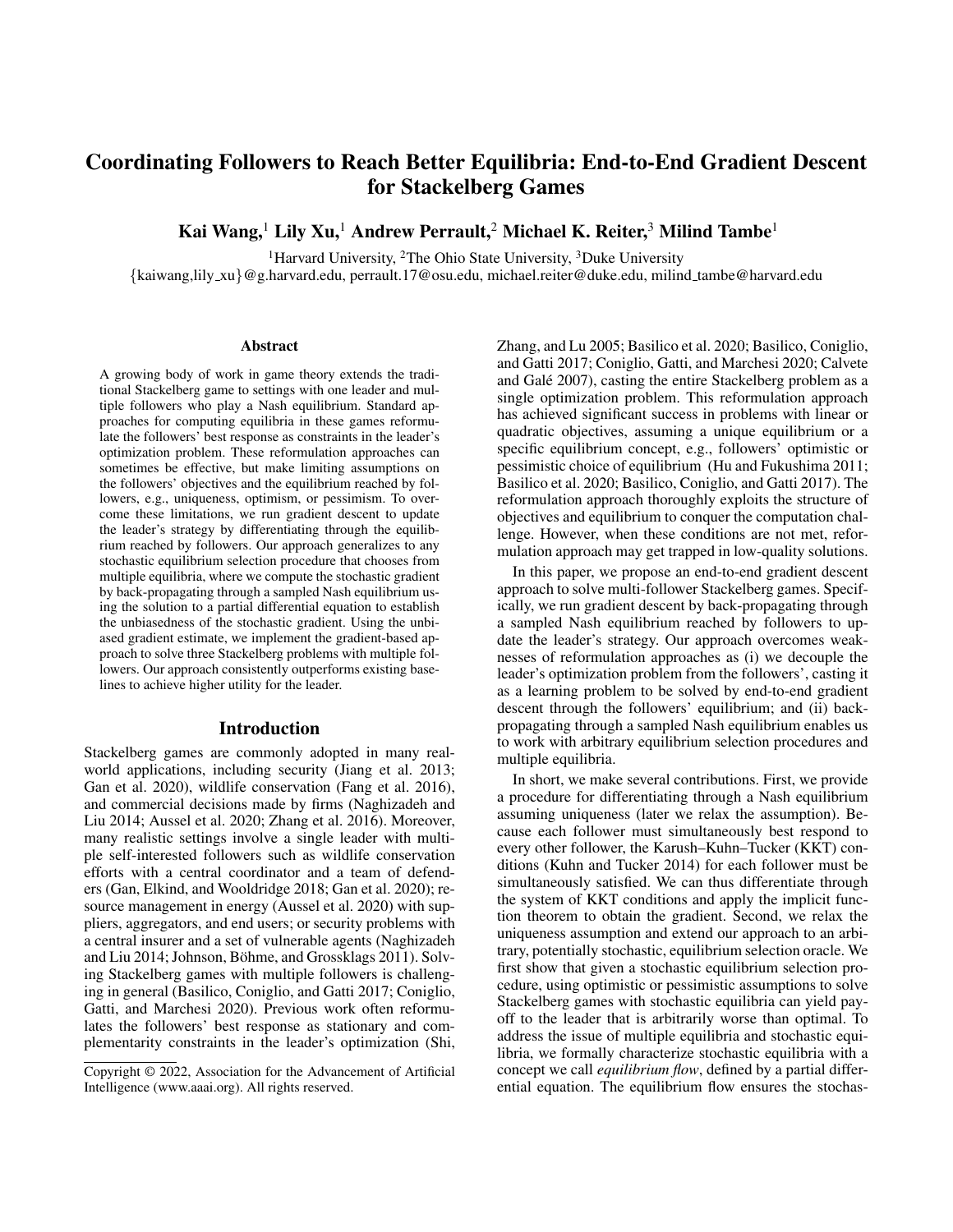first compute the left-hand side of Equation 7 by:

$$
\frac{\partial}{\partial \pi} p(\boldsymbol{x}^{\theta}, \pi^{\theta}) = \frac{\partial}{\partial \pi} c \mathbf{1}_{\boldsymbol{x}^{\theta} = h(\pi^{\theta})}
$$
\n
$$
= c \delta_{\boldsymbol{x}^{\theta} = h(\pi^{\theta})} \frac{dh(\pi^{\theta})}{d\pi}
$$
\n(12)

where Equation 12 is derived by fixing  $x^{\theta}$ , the derivative of a jump function  $\mathbf{1}_{\mathbf{x}^0=h(\pi^0)}$  is a Dirac delta function located at  $\mathbf{x}^{\theta} = h(\pi^{\theta})$  multiplied by a Jacobian term  $\frac{dh(\pi^{\theta})}{d\pi}$ .

We can also compute the right-hand side of Equation 7 by:

$$
\nabla_x \cdot (p(\boldsymbol{x}^{\theta}, \pi^{\theta}) v(\boldsymbol{x}^{\theta}, \pi^{\theta}))
$$
\n
$$
= v(\boldsymbol{x}^{\theta}, \pi^{\theta}) \frac{\partial}{\partial \boldsymbol{x}} p(\boldsymbol{x}^{\theta}, \pi^{\theta}) + p(\boldsymbol{x}^{\theta}, \pi^{\theta}) \frac{\partial}{\partial \boldsymbol{x}} v(\boldsymbol{x}^{\theta}, \pi^{\theta}) \qquad (13)
$$
\n
$$
= \frac{dh(\pi^{\theta})}{d\pi} \frac{\partial}{\partial \boldsymbol{x}} c \mathbf{1}_{\boldsymbol{x}^{\theta} = h(\pi^{\theta})}
$$
\n
$$
= c \delta_{\boldsymbol{x}^{\theta} = h(\pi^{\theta})} \frac{dh(\pi^{\theta})}{d\pi} \qquad (14)
$$

where the second term in Equation 13 is 0 because we define  $v(x^{\theta}, \pi^{\theta}) = \frac{dh(\pi^{\theta})}{d\pi}$ , which is independent of  $x^{\theta}$ . Equation 14 is derived by fixing  $\pi^{\theta}$ , the derivative of a jump function is a Dirac delta function located at  $x^{\theta} = \pi^{\theta}$ .

The above calculation shows that Equation 12 is identical to Equation 14, which implies the left-hand side and the right-hand side of Equation 7 are equal. Therefore, we conclude that the choice of  $v(x^{\theta}, \pi^{\theta}) = \frac{dx^{\theta}}{d\pi} = \frac{dh(\pi^{\theta})}{d\pi}$  is a homogeneous solution to differential equation in Equation 7 locally in  $\pi^0 \in U$ . By the definition of the equilibrium flow,  $v(\mathbf{x}^{\theta}, \pi^{\theta}) = \frac{d\mathbf{x}^{\theta}}{d\pi}$  is a solution to the equilibrium flow because we can subtract the homogeneous solution and define a new partial differential equation without region  $U$  to compute the solution outside of U. П

## Limitation of Theorem 2 and Theorem 3

Although Theorem 2 always holds, the main challenge preventing us from directly applying Theorem 2 is that we do not know the equilibrium flow in advance. Given the probability density function of the equilibrium oracle, we can compute the equilibrium flow by solving the partial differential equation in Equation 7. However, the probability density function is generally not given.

Theorem 3 tells us that the derivative computed in Equation 5 is exactly the equilibrium flow defined by the partial differential equation when the sampled equilibrium admits to an invertible KKT matrix and is locally sampled with a fixed probability. That is to say, when these conditions hold, we can treat the equilibrium sampled from a distribution over multiple equilibria as a unique equilibrium to differentiate through as discussed in the section of unique Nash equilibrium. These conditions are also satisfied when the sampled equilibrium is locally stable without any discontinuous jump, generalizing the differentiability of unique Nash equilibrium and globally isolated Nash equilibria to the case with only conditions on the sampled Nash equilibrium.

## Dimensionality and Computation Cost

## Dimensionality of Control Parameters

We discuss the solution quality attained and computation costs required by different optimization methods. To understand the results, it is useful to compare the role and dimensionality of the environment parameter  $\pi$  in each setting.

- *Normal-form games*: parameter π corresponds to the non-negative subsidies provided to each follower for each entry of its payoff matrix. We have  $\dim(\pi)$  =  $n \prod_{i=1}^{n} m_i = nm^n$ , where for simplicity we set  $m_i = m$ for all i.
- *Stackelberg security games:* parameter  $\pi$  refers to the non-negative subsidies provided to each follower at each available target. Because each follower  $i$  can only cover targets  $T_i \subseteq T$ , we have  $\dim(\pi) = \sum_{i=1}^n |T_i| = nm$ , where we set  $|T_i| = m$  for all *i*.
- *Cyber insurance games*: each insurance plan is composed of a premium and a coverage amount. Therefore in total,  $\dim(\pi) = 2n$ , the smallest out of the three tasks.

#### Computation Cost

In Figure 5, we compare the computation cost per iteration of equilibrium-finding oracle (forward) and the gradient oracle (backward). Due to the hardness of the Nash equilibrium-finding problem, no equilibrium oracle is likely to have polynomial-time complexity in the forward pass (computing an equilibrium). We instead focus more on the computation cost of the backward pass (differentiating through an equilibrium).

As we can see in Equation 5, the complexity of gradient computation is dominated by inverting the KKT matrix with size  $L = O(nm)$  and the dimensionality of environment parameter  $\pi$  since the matrix  $\frac{dx}{d\pi}$  is of size  $L \times$  $\dim(\pi)$ . Therefore, the complexity of the backward pass is bounded above by  $O(L^{\alpha}) + O(L^2 \dim(\pi)) = O(n^{\alpha} m^{\alpha}) +$  $O(n^2m^2\dim(\pi))$  with  $\alpha = 2.373$ .

- In Figure 5(a), the complexity is given by  $O(n^2m^2 \dim(\pi)) = O(n^3m^{n+2}) = O(m^5)$  where we set  $n = 3$  with varied m, number of actions per follower, shown in the  $x$ -axis.
- In Figure 5(b), the complexity is  $O(n^2m^2\dim(\pi))$  =  $O(m^3)$  with  $n = 5$  and varied m, number of actions per follower, shown in the  $x$ -axis.
- In Figure 5(c), the complexity is  $O(n^2m^2\dim(\pi))$  =  $O(n^3)$  with  $m = 1$  and varied number of followers n shown in the  $x$ -axis. The runtime of the forward pass increases drastically, while the runtime of the backward pass remains polynomial.

In all three examples, the gradient computation (backward) has polynomial complexity and is faster than the equilibrium finding oracle (forward). Numerical gradient estimation in gradient-free methods requires repeatedly accessing the forward pass, which can be even more expensive than our gradient computation.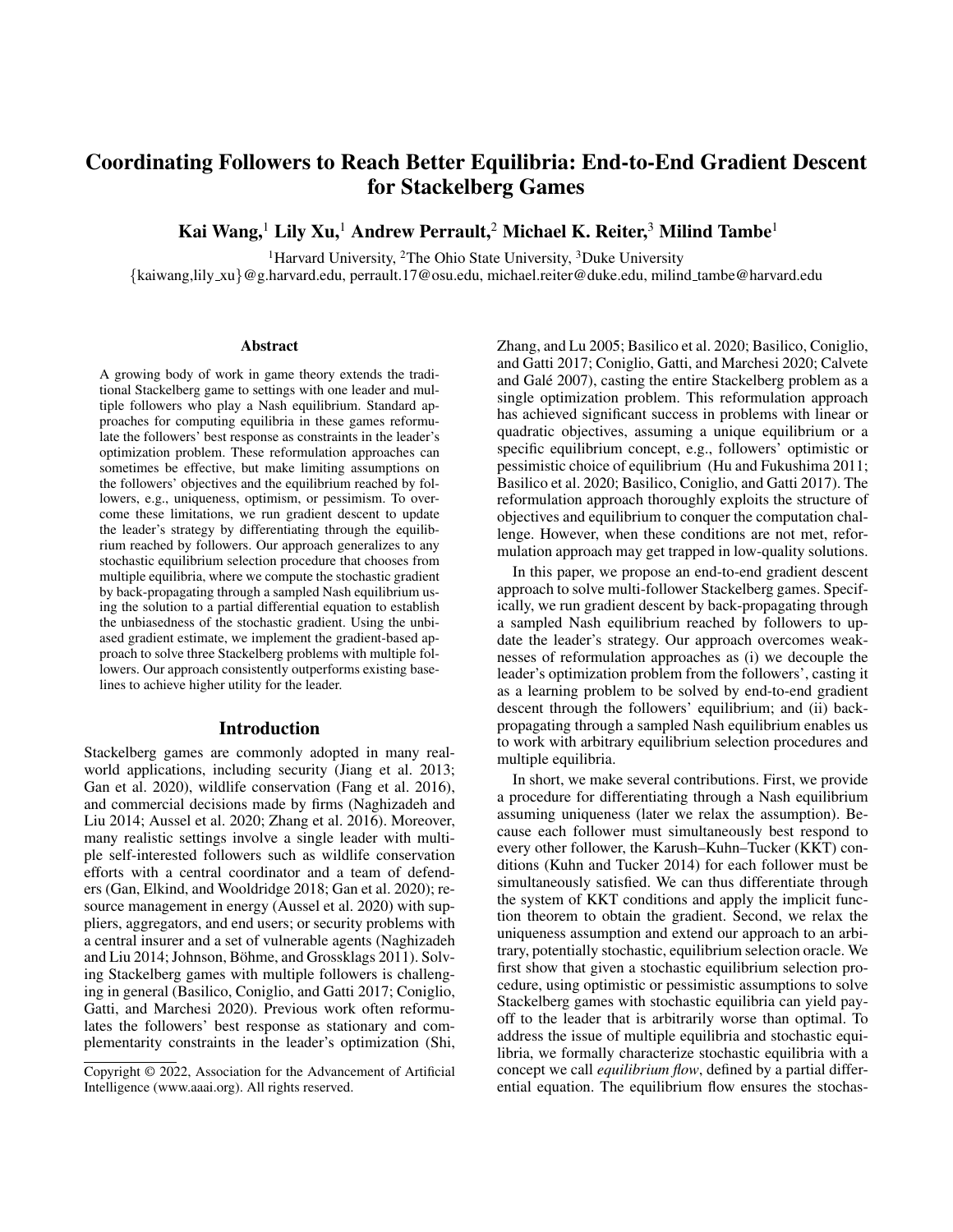

(a) Normal-form games with  $n = 3$  followers and varied m strategies per follower.

(b) Stackelberg security games with  $n = 5$ followers and varied  $m$  strategies per follower.

(c) Cyber insurance games with  $m = 1$  dimensional investment decision and varied n.

Figure 5: We compare the computation cost of equilibrium computation (forward) and the gradient access (backward) per iteration. Backward pass is cheaper than forward pass in all three domains. Gradient-based method runs a forward pass and a backward pass per iteration, while gradient-free method requires many forward passes to perform one step of local search.

 $\pi$ 

## Optimization Reformulation of the Stackelberg Problems with Multiple Followers

In this section, we describe how to reformulate the leader's optimization problem with multiple followers involved into an single-level optimization problem with stationary and complementarity constraints. Notice that this reformulation requires the assumption that all followers break ties in favor of the leader, while our gradient-based method can deal with arbitrary oracle access not limited to any tie-breaking rules.

#### Normal-Form Games with Risk Penalty

In this example, the followers' objectives are defined by:

$$
f_i(\boldsymbol{x}, \pi) = U_i(\boldsymbol{x}) + \pi_i(\boldsymbol{x}) - H(x_i) / \lambda, \qquad (15)
$$

where  $U_i$  is the given payoff matrix and  $\pi_i$  is the subsidy provided by the leader.  $H$  is the Gibbs entropy denoting the risk aversion penalty.

The leader's objective and the constraint are respectively defined by:

$$
f(\mathbf{x}, \pi) = \sum_{i \geq [n]} U_i(\mathbf{x})
$$
  

$$
g(\mathbf{x}, \pi) = \left(\sum_{i \geq [n]} \pi_i(\mathbf{x})\right) - B \leq 0.
$$

Bilevel optimization formulation we can write the followers' best response into the leader's optimization problem:

$$
\max_{\boldsymbol{\pi}} f(\boldsymbol{x}) = \sum_{i \geq [n]} U_i(\boldsymbol{x}) = U(\boldsymbol{x})
$$
\n
$$
\text{s.t.} \quad x_i \in [0, 1]^{m_i}, \mathbf{1}^> x_i = 1 \qquad \forall i \in [n]
$$
\n
$$
x_i = \arg \max_{x \geq X_i} f_i(x_i, x_i, \boldsymbol{\pi}) \qquad \forall i \in [n]
$$
\n
$$
\pi(\boldsymbol{x}) \leq B
$$

where  $f_i$  is defined in Equation 15. By converting the innerlevel optimization problem to its KKT conditions, we can rewrite the optimization problem as:

$$
\min_{\mathbf{x}, \mathbf{x}, \mathbf{y}, \mathbf{y}, \mathbf{z}} - f(\mathbf{x}) = -U(\mathbf{x})
$$
\n
$$
\text{s.t. } x_i, \quad \mathbf{1}^> x_i = 1 \qquad \forall i \in [n]
$$
\n
$$
\lambda_i, \mu_i \in \mathbb{R}^{m_i}, \nu_i \in \mathbb{R} \qquad \forall i \in [n]
$$
\n
$$
\lambda_{i,j} x_{i,j} = 0 \qquad \forall i \in [n], j \in [m_i]
$$
\n
$$
\mu_{i,j}(1 - x_{i,j}) = 0 \qquad \forall i \in [n], j \in [m_i]
$$
\n
$$
-\nabla_{x_i} f_i - \lambda_i + \mu_i + \nu_i \mathbf{1} = 0 \qquad \forall i \in [n]
$$
\n
$$
\pi(\mathbf{x}) \le B
$$

We add dual variables  $\lambda_i, \mu_i$  to the inequality constraints  $x_{i,j} \geq 0$  and  $x_{i,j} \leq 1$  respectively. We also add dual variables  $\nu_i$  to the equality constraints  $1^x x_i = 1$ . We can explicitly write down the gradient:

$$
\nabla_{x_i} f_i(x_i, x_{i}, \boldsymbol{\pi}) = (U_i + \boldsymbol{\pi}_i)(x_{i}) - \sum_j (1 + \log x_{ij})/\lambda
$$
\n(16)

where  $\lambda$  here is a specific constant (different from the Lagrangian multipliers), which is chosen to be 1 in our implementation.

## Stackelberg Security Games With Multiple Defenders

The followers' objectives are defined by:

$$
f_i(\mathbf{x}, \pi) = \sum_{t \ge T_i} (U_{i,t} + \pi_{i,t})(1 - y_t)p_t, \qquad (17)
$$

where  $U_{i,t}$  is the loss received by defender i when target t is successfully attacked, and  $\pi_{i,t}$  is the corresponding reimbursement provided by the leader to remedy the loss. We define  $y_t := 1 - \prod_i (1 - x_{i,t})$  to denote the effective coverage of target  $t$ , representing the probability that target  $t$  is protected under the overlapping protection patrol plan  $x$ . Given the effective coverage of all targets, we assume the attacker attacks target t with probability  $p_t =$  $e^{-\omega y_t + a_t}/(\sum_{s \geq T} e^{-\omega y_s + a_s})$ , where  $a_t \in \mathbb{R}$  is a known attractiveness value and  $\omega \geq 0$  is a scaling constant.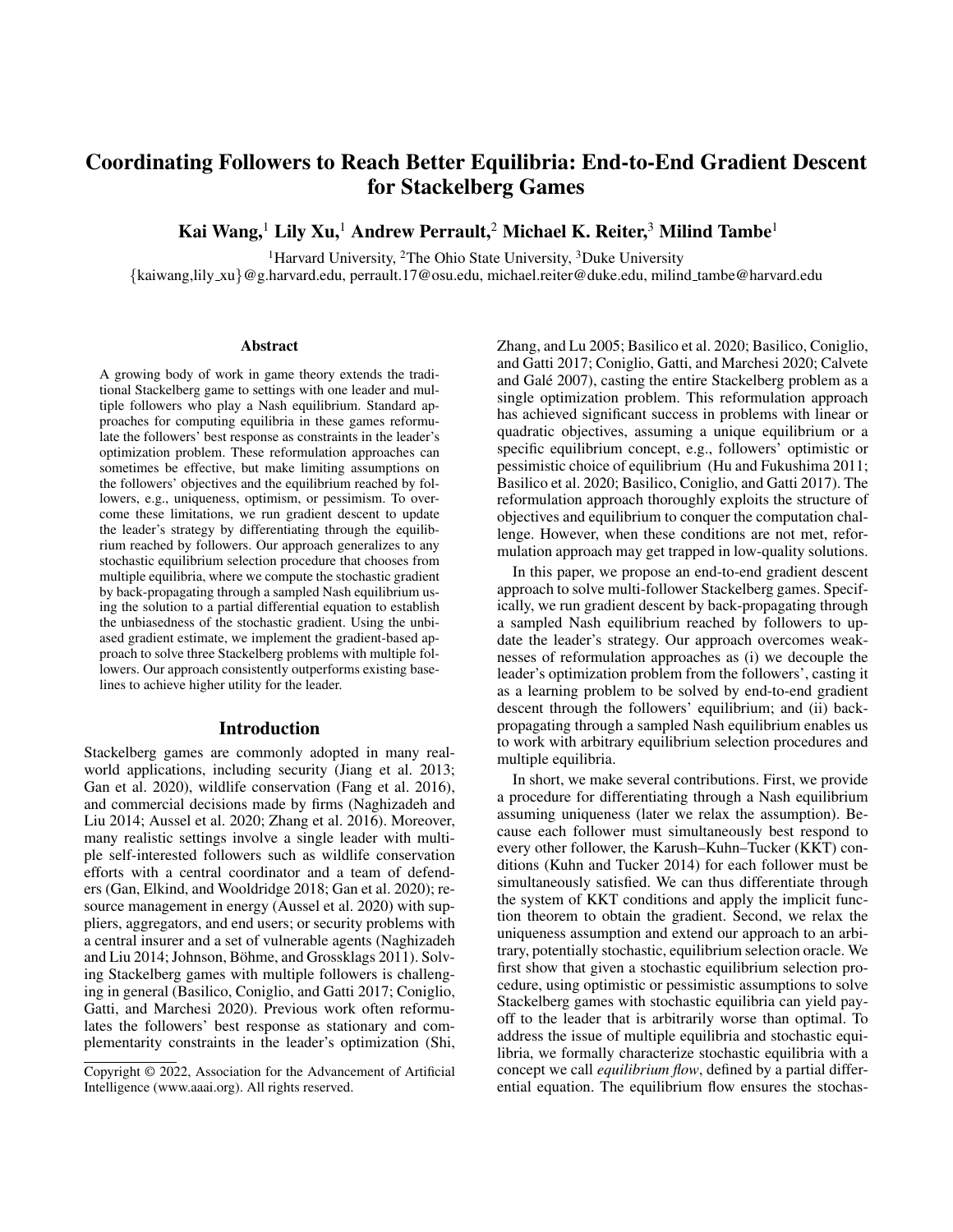The leader's objective and constraint are respectively defined by:

$$
f(\mathbf{x}, \pi) = \sum_{t \geq T} U_t (1 - y_t) p_t
$$
  

$$
g(\mathbf{x}, \pi) = \left(\sum_{i,t} \pi_{i,t} (1 - y_t) p_t\right) - B \leq 0,
$$

where  $U_t < 0$  is the penalty for the leader when target t is attacked without any coverage.

Bilevel optimization formulation Similarly, we can also write down the bilevel optimization formulation of the Stackelberg security games with multiple defenders as:

$$
\max_{\pi} f(\mathbf{x}) = \sum_{t \ge T} U_t (1 - y_t) p_t
$$
\n
$$
\text{s.t.} \quad x_{i,t} \in [0,1] \qquad \qquad \forall i \in [n], t \in T_i
$$
\n
$$
y_t, y_t \in \mathbb{R} \qquad \qquad \forall t \in T
$$

$$
\sum_{t \ge T_i} x_{i,t} = b_i \qquad \forall i \in [n]
$$

$$
y_t = 1 - \prod_{i:t \ge T_i} (1 - x_{i,t}) \qquad \forall t \in T
$$

$$
p_t = \frac{e^{-\omega y_t + a_t}}{\sum_{s \ge T} e^{-\omega y_s + a_s}} \qquad \forall t \in T
$$

$$
x_i = \arg\max_{x \in X_i} f_i(x_i, x_{i}, \pi) \qquad \forall i \in [n]
$$

$$
\sum_{i,t}\left(\pi_{i,t}^u(1-y_t)p_t\!+\!\pi_{i,t}^cy_tp_t\right)\!\le\! B
$$

where  $p_t$  is the probability that attacker will attack target t under protect scheme  $x$  and the resulting  $y$ . The function  $f_i$ is defined in by:

$$
f_i(\mathbf{x}, \pi) = \sum_{t \ge T_i} (U_{i,t} + \pi_{i,t})(1 - y_t)p_t.
$$
 (18)

This bilevel optimization problem can be reformulated into a single level optimization problem if we assume all the individual followers break ties (equilibria) in favor of the leader, which is given by:

$$
\max_{\pi, \mathbf{x}, \mathbf{\lambda}, \mu, \nu} \sum_{t \ge T} U_t (1 - y_t) p_t
$$
\n
$$
\text{s.t. } x_{i,t} \in [0, 1] \qquad \qquad \forall i \in [n], t \in T_i
$$
\n
$$
y_t, p_t \in \mathbb{R} \qquad \qquad \forall t \in T
$$

$$
\sum\nolimits_{t\geq T_i} x_{i,t} = b_i \qquad \qquad \forall i\in [n]
$$

$$
y_t = 1 - \prod_{i:t \ge T_i} (1 - x_{i,t}) \qquad \forall t \in T
$$

$$
p_t = \frac{e^{-\omega y_t + a_t}}{\sum_{s \ge T} e^{-\omega y_s + a_s}} \qquad \forall t \in T
$$

$$
\lambda_{i,t}, \mu_{i,t} \in \mathbb{R} \quad 0, \nu_i \in \mathbb{R} \quad 0 \qquad \qquad \forall i \in [n], t \in T_i
$$
  

$$
\lambda_{i,t} x_{i,t} = 0 \qquad \qquad \forall i \in [n], t \in T_i
$$

$$
\mu_{i,t}(1 - x_{i,t}) = 0 \qquad \forall i \in [n], t \in T_i
$$
  
-  $\nabla_{x_i} f_i - \lambda_i + \mu_i + \nu_i \mathbf{1} = 0 \qquad \forall i \in [n]$   

$$
\sum_{i,t} (\pi_{i,t}^u (1 - y_t) p_t + \pi_{i,t}^c y_t p_t) \le B
$$

Similarly, we add dual variables  $\lambda_{i,t}, \mu_{i,t}, \nu_i$  to constraints  $x_{i,t} \geq 0$ ,  $x_{i,t} \leq 1$ , and  $\sum_{t \geq T_i} x_{i,t} = b_i$ .

## Cyber Insurance Games

The followers' objectives are defined by:

$$
f_i(\boldsymbol{x}, \pi) = -c_i x_i - \rho_i - (L_i - I_i) q_i - \gamma |L_i - I_i| \sqrt{q_i (1 - q_i)},
$$
\n(19)

where  $c_i$  is the unit cost of the protection  $x_i$  and  $L_i$  is the loss when the computer is attacked. The insurance plan offered to agent *i* is denoted by  $(\rho_i, I_i)$ , where  $\rho_i$  is the fixed premium paid to enroll in the insurance plan and  $I_i$  is the compensation received when the computer is attacked.

We assume the computer is attacked with a probability  $q_i$ , where  $q_i = \sigma(-\sum_{j=1}^n w_{ij} x_j + v L_i)$  with  $\sigma$  being sigmoid function, a matrix  $W = \{w_{ij} > 0\}_{i,j \geq [n]}$  to represent the interconnectedness between agents,  $v \geq 0$  to reflect the attacker's preference over high-value targets, and lastly it depends on the loss  $L_i$  incurred by agent i when attacked. This attack probability is a smooth non-convex function, which makes the reformulation approach hard and the non-convexity can lead to multiple equilibria reached by the followers.

The last term in Equation 19 is the risk penalty to agent  $i$ . This term is the standard deviation of the loss received by agent *i*. We assume the agent is risk averse and thus penalized by a constant time of the standard deviation.

On the other hand, the leader's objective is defined by:

$$
f(\boldsymbol{x}, \pi) = \sum_{i=1}^{n} -I_i q_i + \rho_i
$$

where the leader's objective is simply the total revenue received by the insurer, which includes the premium collected from all agents and the compensation paid to all agents.

The constraints are the individual rationality of each agent, where the customized insurance plan needs to incentivize the agent to purchase the insurance plan. In other words, the compensation  $I_i$  and premium  $\rho_i$  must incentivize agents to purchase the insurance plan by making the payoff with insurance no worse than the payoff without.

$$
g_i(\boldsymbol{x}, \pi) = \left(-c_i x_i - L_i q_i - \gamma L_i \sqrt{q_i(1-q_i)}\right) - f_i(\boldsymbol{x}, \pi) \leq 0.
$$

Bilevel optimization reformulation The bilevel optimization formulation for the cyber insurance domain with an external insurer is given by:

$$
\max_{\boldsymbol{\pi}} f(\boldsymbol{x}) = \sum_{i=1}^{n} -I_i q_i + \rho_i
$$
\n
$$
\text{s.t.} \quad x_i \in [0, \infty)
$$
\n
$$
\forall i \in [n]
$$

$$
q_i = \sigma \left( -\sum_{j=1}^n w_{ij} x_j + v L_i \right) \qquad \forall i \in [n]
$$

$$
x_i = \arg\max_{x_i^0 \ge X_i} f_i(x_i^0, x_{i}, \pi) \qquad \forall i \in [n]
$$

$$
-c_i x_i - L_i q_i - \gamma L_i \sqrt{q_i (1 - q_i)} \le f_i(\boldsymbol{x}, \pi) \quad \forall i \in [n]
$$

where  $f_i(x, \pi) = -c_i x_i - \rho_i - (L_i - I_i) q_i \gamma \|L_i - I_i\| \sqrt{q_i(1 - q_i)}.$